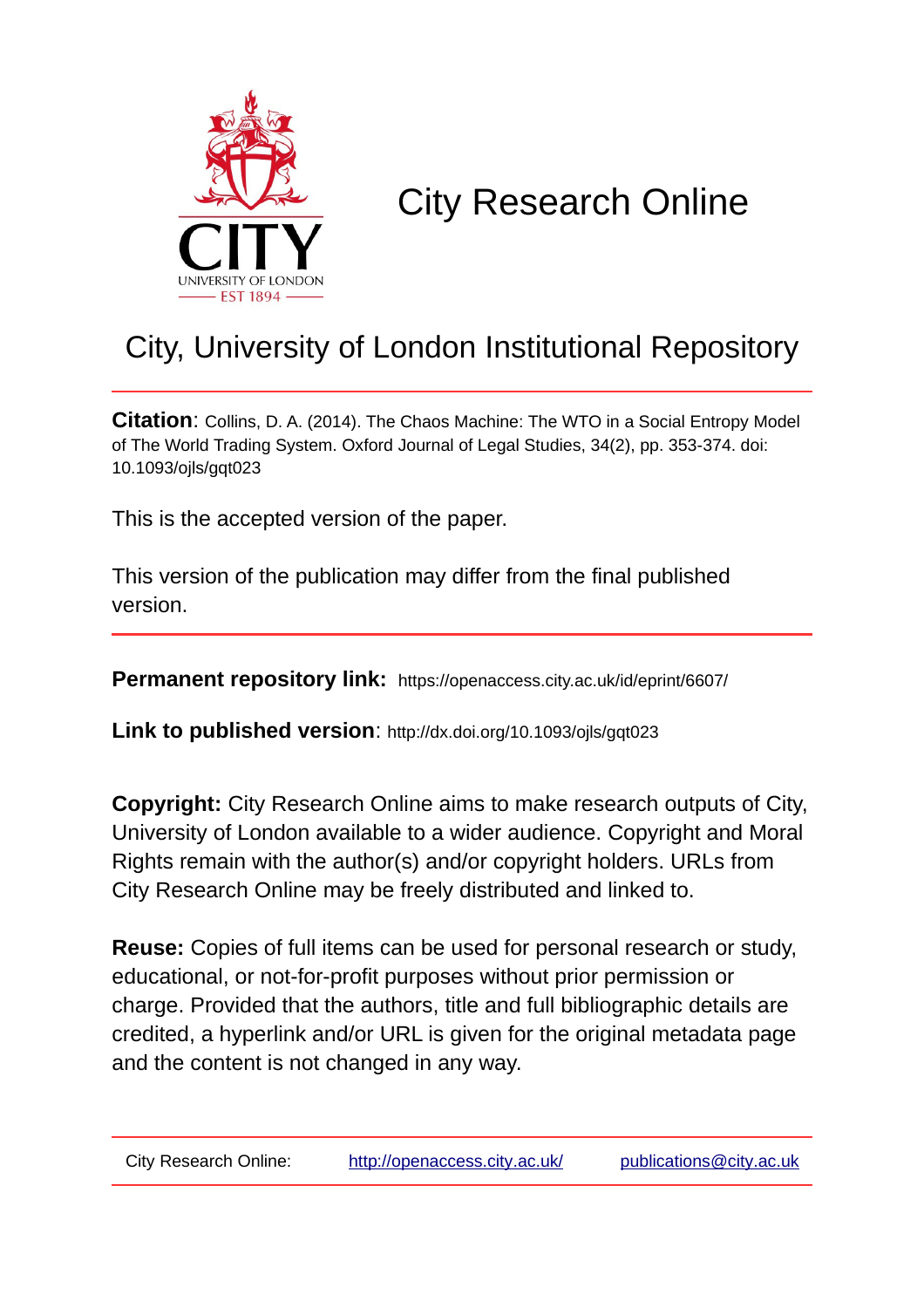### **THE CHAOS MACHINE: THE WTO IN A SOCIAL ENTROPY MODEL OF THE WORLD TRADING SYSTEM**

## DAVID COLLINS<sup>\*</sup>

ABSTRACT: This article applies social entropy theory to international trade law, suggesting that observed shifts in world trading system towards disorder are the consequence of insufficient "energy" inputs in the form of an effective, centralized legal framework. In support of this claim, the article draws attention to recognized and substantive deficiencies in the World Trade Organization ('WTO'). These include trade round negotiation impasse, the rise of bilateralism, indeterminacy in the treaty texts and inadequate enforcement procedures. These problems represent increasing disorganization, or entropy, in the world trading system, a phenomenon characterized most notably by growing income inequality between states and failure to achieve progress in further trade liberalization. While this article does not propose either specific predictions or practical solutions to the dilemma of social entropy in the world trading system, it does suggest that a more robust, authoritative and trade-focused WTO is essential to counter the entropic tendencies within the supra-national trading system. This should help to ensure future growth and achieve the fuller distribution of economic prosperity through global trade.

#### 1. INTRODUCTION: SOCIAL ENTROPY THEORY AND WORLD TRADE LAW

The study of international trade law can be enriched through the application of descriptive and prescriptive models derived from the sciences and social sciences. In this regard, the second law of thermodynamics states that all physical processes are irreversible (meaning one-directional) because some energy is always spent or dissipated as heat. The amount of dissipated energy in a system is referred to as entropy. At equilibrium, the point of maximum entropy, a system has become totally disorganized. Entropy therefore measures the progression of relatively closed systems, meaning those with no exogenous inputs of energy, towards equilibrium which is characterized by a state of random disorder. Stable systems can

Senior Lecturer, The City Law School, City University London <david.collins@utoronto.ca> The author would like to thank Dr Danae Azaria for helpful comments on an earlier draft.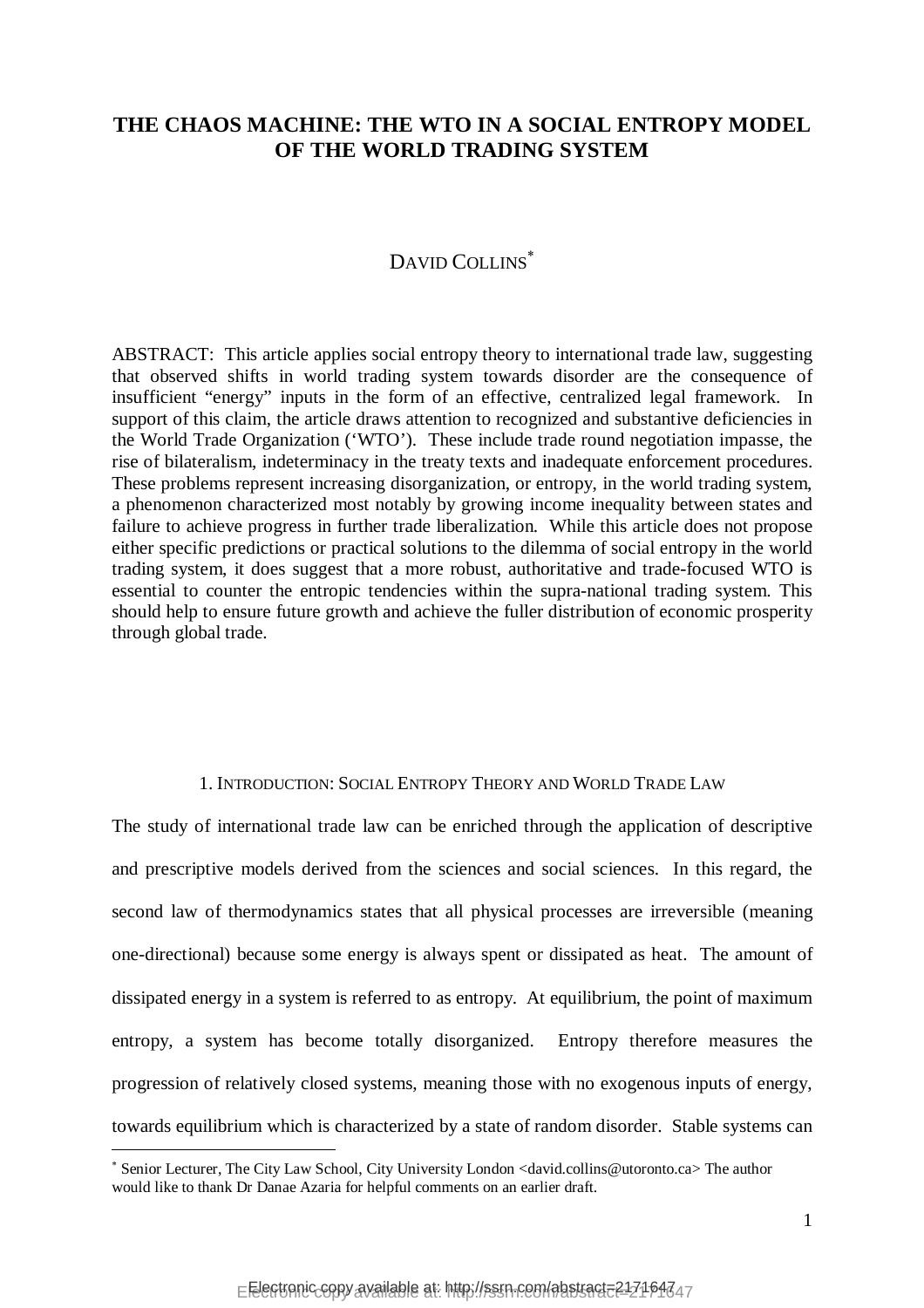maintain organization or order, therefore, only by importing sufficient energy from outside. In the social sciences of sociology and anthropology social entropy theory states that complex modern societies are themselves systems that have a number of distinct features which operate to ensure that entropy levels remain below the maximum or equilibrium, meaning that they remain organized and do not devolve into chaos or anarchy.

By importing the principles of physics, social entropy can be described as a scientific theory of society. As a scientific theory, social entropy can be applied to explain more fully actual phenomena, namely specific social systems. It can also be tested by reference to various indicia of disorder that emerge over time. Social entropy theory is therefore a descriptive model for understanding the phenomenon in which social systems and the institutions within them tend towards a state of disorganization.<sup>1</sup> Inasmuch as any social system is deprived of energy to counter this tendency towards entropy, social entropy theory is also a predictive model because it anticipates that social systems that lack sufficient energy, however this may be measured, will ultimately degenerate into chaos. This may be characterized by such manifestations as lawlessness, poverty, inequality, and lower life expectancy.

Based on the above theoretical constructs, this article will propose the world trading system as a model of social entropy, examining how the law of the World Trade Organization ('WTO') is failing to counter the entropic tendencies that are beginning to emerge in the system of international trade. Such indicia of disorder consist of the following phenomena: the growing inequality observed among and within trading countries; uncertainty in the relationship between the law of the WTO and international law and associated problems of the interpretation of indeterminate WTO Agreements; the prominence of bilateralism and regionalism over multilateralism in international trade law leading to regulatory confusion

<sup>&</sup>lt;sup>1</sup> L.G. Zucker, 'Where Do Institutional Patterns Come From? Organizations as Actors in Social Systems' in L.G. Zucker ed. Institutional Patterns and Organizations (Cambridge, MA, USA, Ballinger, 1988)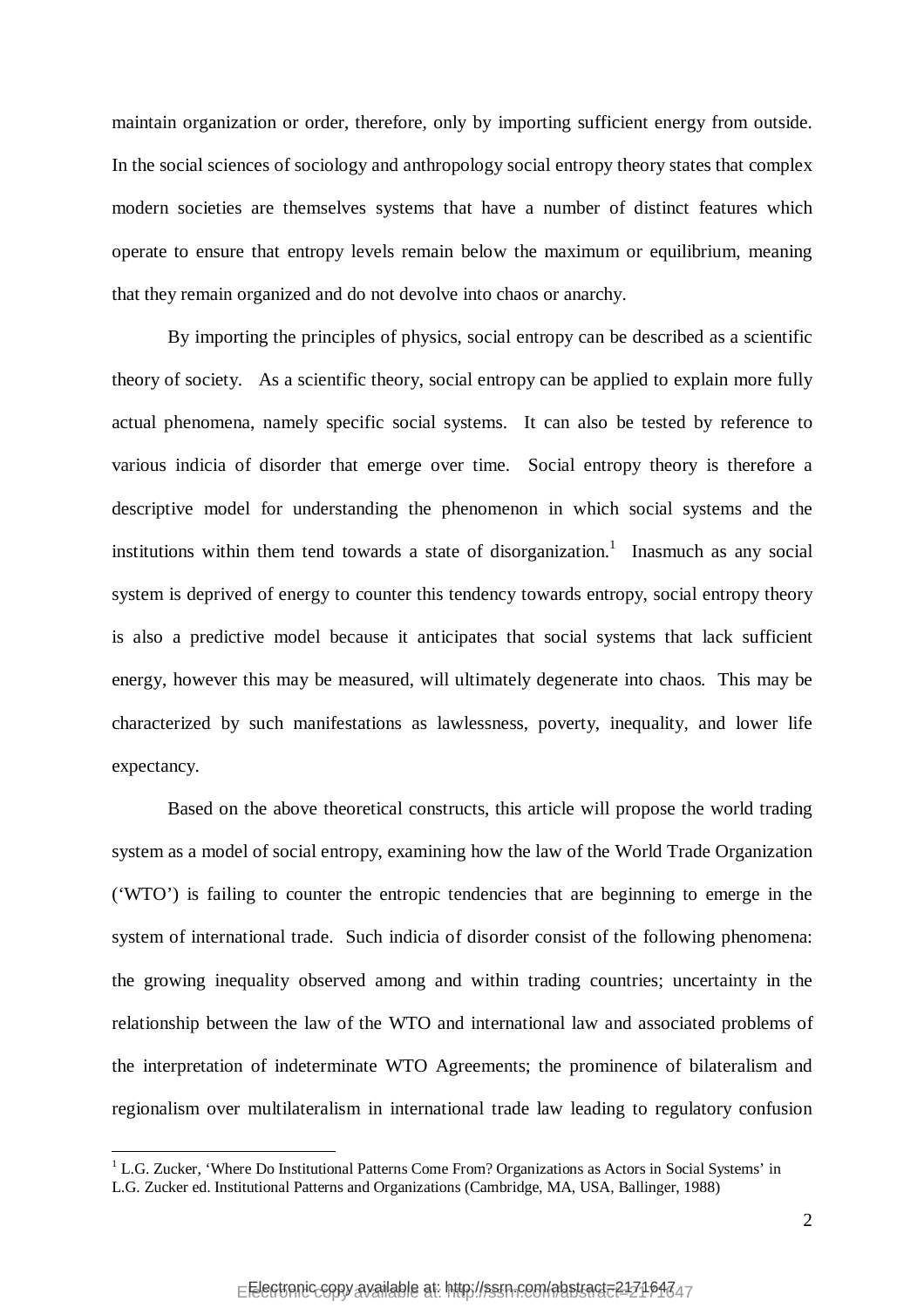and incoherence; the lack of effective sanction for breach of WTO Agreements representing a lack of institutional authority; and the dispersal of the WTO's core mandate in regulating international trade which has led in part to a rise in global trade protectionism.

From the outset it must be established that the purpose of this article is not to explore specific structural, institutional weaknesses of the WTO, nor to identify theoretical flaws in the logic of liberalized trade and comparative advantage. This article will not attempt to propose reforms in world trade governance, either at the WTO or via the increasingly numerate Preferential Trading Agreements (PTAs). These issues have been discussed extensively and exhaustively by others.<sup>2</sup> This article does not purport to engage comprehensively with the foundations of social systems theory, nor will it address any of the macro-sociological foundations of social entropy theory, such as systems theory generally or the concept of social equilibrium.<sup>3</sup> Before embarking upon an analysis of the features of the world trading system that conform to a model of social entropy with the WTO as a faltering source of ordering energy, it is first necessary to establish that the global community of trading states comprising the (near universal) membership of the WTO can itself be described as a social system.

#### 2. THE WORLD TRADING COMMUNITY AS A SOCIAL SYSTEM

Social entropy theory identifies eight basic levels of living systems: the cell, the organ, the organism (individual), group, organization, community, society and the supranational system.<sup>4</sup> The collective of nations that engage in trade of goods and services with one

 $2^{2}$  E.g. Robert Lawrence, "Rulemaking Amidst Growing Diversity: A Club of Clubs Approach to WTO Reform and New Issue Selection" 9:4 Journal of International Economic Law 823 (2006) and James Thuo Gathii, "Process and Substance in WTO Reform" 56 Rutgers Law Review 885 (2004)

<sup>&</sup>lt;sup>3</sup> Kenneth Bailey, 'Towards a Nonequilibrium Analysis of Complex Social Systems' 35:1 The British Journal of Sociology 1 at 3 (1984) 4 JL Miller and JG Miller, "Greater Than the Sum of Its Parts" 37 Behavioural Science 1 (1992)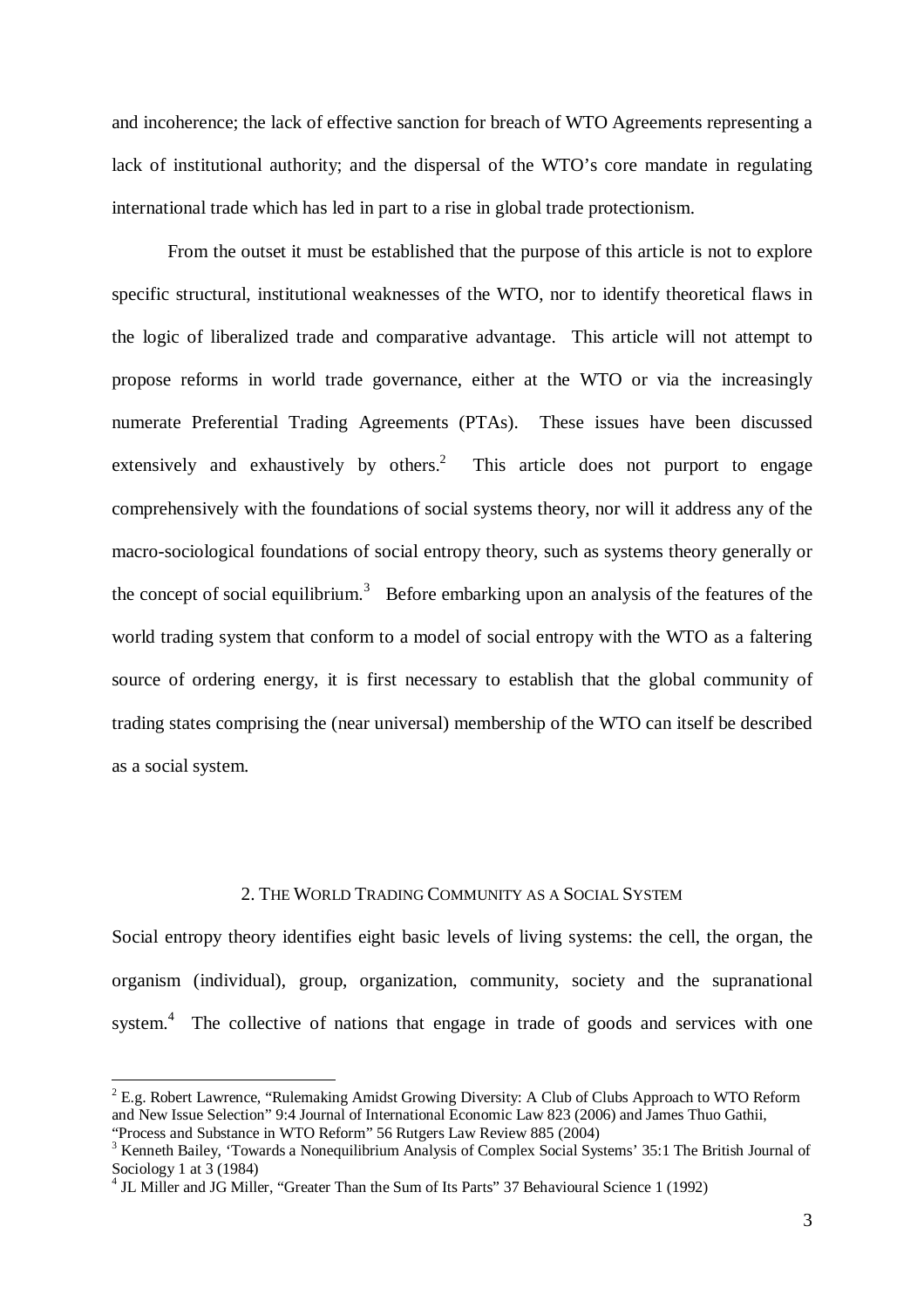another subject to the same rules may be viewed as the final of these categories: a supranational system, meaning one with a high level of both economic and regulatory integration that extends beyond the sphere of influence of individual nation states. Indeed world trade itself is regularly referred to as a "system" in academic commentary, perhaps most notably John Jackson's treatise on the law of the WTO: *The World Trading System*. 5 Indeed, the language of "system" is evident in the foundational materials of the WTO. For example, the Marrakesh Agreement establishing the WTO refers to the desire to create a more favourable and open "multilateral trading system" for the benefit and welfare of the world.<sup>6</sup> The community of trading states may be seen as a system in that it contains a number of inter-dependent elements, namely national governments, national and international laws and a dispute resolution mechanism, each of which is essential to its overall functionality.

Sociologists have further established that social systems must satisfy a number of critical functions in order to slow or halt the increase of entropy. Each social system possesses a set of six characteristics that are crucial to serve this purpose: Population (P), Information (I), Level of Living (L), Organization (O), Technology (T) and Space  $(S)$ .<sup>7</sup> Thus a plausible application of this metric to the world trading system is as follows. Population is the number of Member states of the WTO which is 157 as of mid-2012. Alternatively, Population could be seen as the aggregate population of all of the Member states of the WTO, giving the total number of people who in theory benefit (or suffer) from trading with other Member nations. Given that only a few countries remain outside the WTO, this figure would effectively cover most of the world's 7 billion people. Population is obviously essential for the world trading system to function because people both produce and consume traded goods and services. Information is the law of the WTO, meaning its covered multilateral treaties

<sup>&</sup>lt;sup>5</sup> John Jackson, The World Trading System: Law and Policy of International Economic Relations (2nd ed, MIT Press, 1997)

 $6$  Art 2 (15 April 1994)

<sup>&</sup>lt;sup>7</sup> Forming the acronym PILOTS: JG Miller, Living Systems (McGraw-Hill, New York, 1978)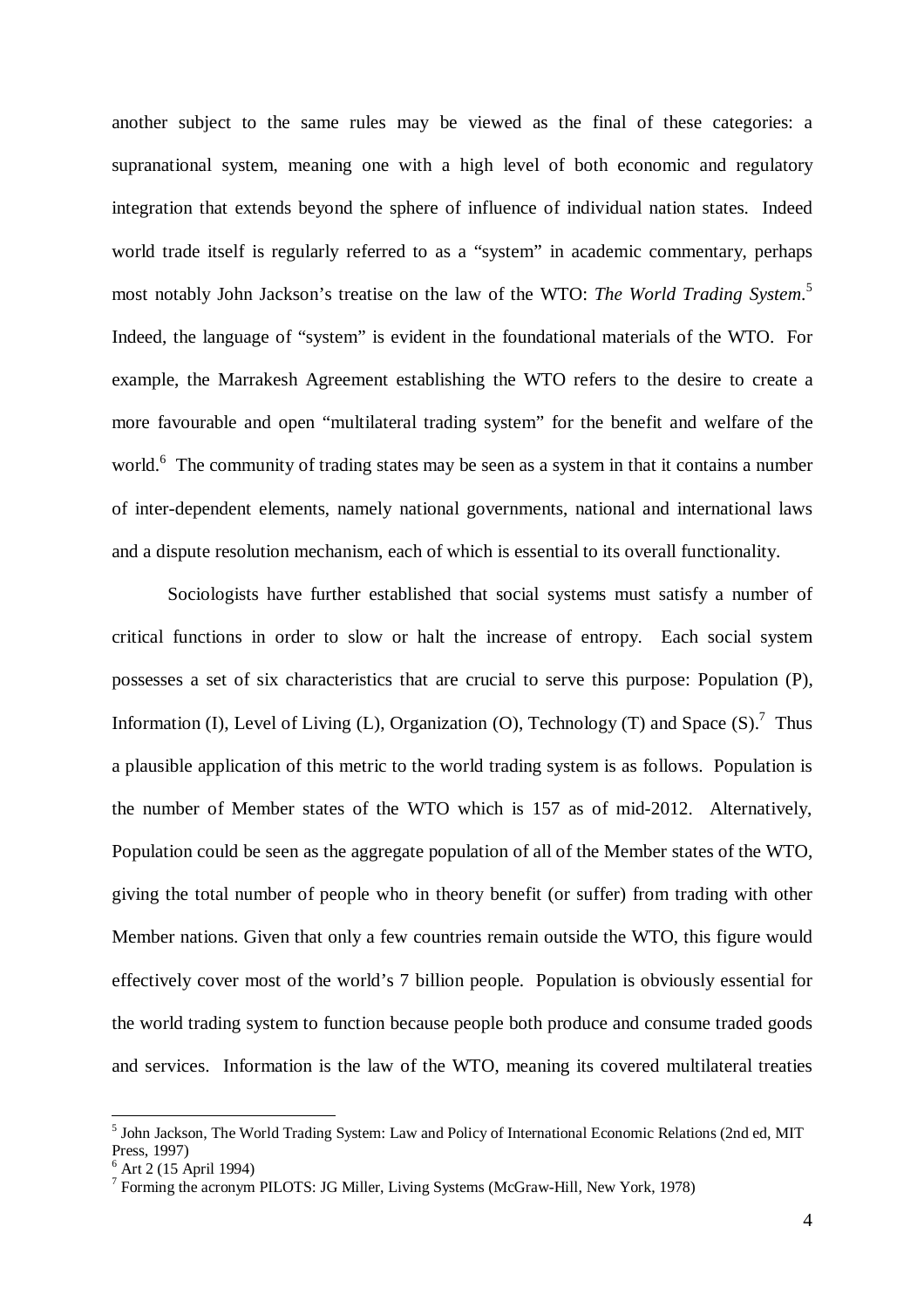which contain rules that facilitate the trading of goods and services across international borders. Importantly the Information category should not include bilateral and regional trade agreements because these do not govern all of the global population in the system, but rather discreet groups within it. In the system of world trade the Level of Living should be viewed as the measureable benefits resulting from liberalized trade as achieved by the law of the WTO. The best method of capturing this variable is GDP per capita, either of the system as a whole (all WTO Members) or of each Member State. Crucially, however, this data does not capture the distribution of wealth within the system, which is arguably more indicative of a functioning society. Organization is the WTO itself which fulfils the role as an institution of governance in international economic relations.<sup>11</sup> It is both a forum for negotiation among Members, an authoritative source of trade rules, and a seat of dispute settlement. Technology in the system of world trade consists of the capacity to exchange traded goods and services, increasing the number and frequency of transactions. This is achieved through modern telecommunications, most importantly the internet. Advancement in containerization and the automation of sea ports has also improved the capacity of shipping to enlarge international trade. Finally, Space should be seen as the geographic area of the globe that engages in world trade either through the production or consumption of traded products and services. Given that membership of the WTO now comprises most countries in the world, Space therefore consists of most of the economically productive regions of the planet, including its land and oceans, without which the production and consumption of traded goods and services would be impossible.

Since the focus of this article is the WTO, the two entropy-resisting functions above that will be explored are those that are performed by the WTO, namely Information (law) and Organization (the institution of the WTO itself including its dispute settlement mechanism).

 $11$  E.g. Sol Picciotto who refers to the WTO as a "node of global governance": Regulating Global Corporate Capitalism (Cambridge University Press, 2011) at 299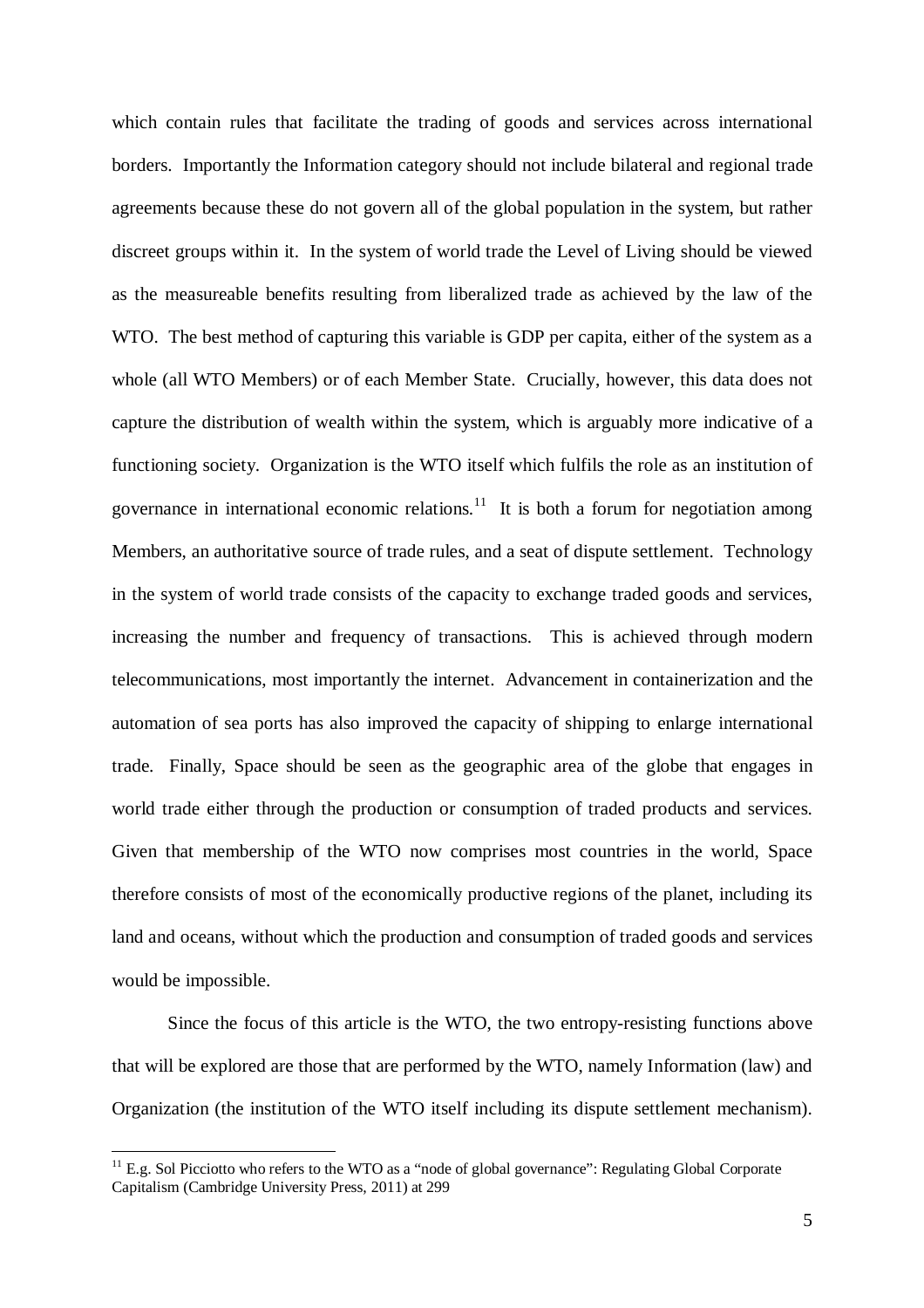As noted above, all social systems require energy to resist natural decay to entropic equilibrium or chaos. In this regard, law is classic tool by which to counteract social entropy.<sup>12</sup> In the construction of a social entropy model of world trade, the substantive and procedural rules of the WTO are the primary source of law, or energy that acts as a buttress against the devolution into disorder.

Having proposed the world trading system as a social system, this article will now outline features of this system which demonstrate a drift towards entropy as a consequence of insufficient or ineffective inputs of energy in the form of ordering law from the WTO.

#### 3. ENTROPIC TENDENCIES IN THE WORLD TRADING SYSTEM

#### *a) Economic Inequality*

Social inequality is a classic metric of social entropy.<sup>14</sup> Indeed economists have used the concept of entropy to describe societies in which there is a high level of diversity in terms of race, religion and income, particularly where this heterogeneity manifests societal dysfunction such as crime, high mortality rates, or inability to achieve self-sufficiency.<sup>15</sup> In the context of the world trading system it not so much the unequal distribution of wealth but rather the *randomness* of this distribution in the system that is indicative of entropy. If some nations are able to accrue wealth while others lose it, this is should not necessarily be viewed as disorder, provided that the allocation is the result of efficiency, namely the comparative advantage that one nation has over another one in the production of some good or service,

<sup>&</sup>lt;sup>12</sup> Detlev Vagts and NG Onuf, 'Book Review: Jurisprudence: A Descriptive and Normative Analysis of Law by Anthony D'Amato' 80 American Journal of International Law 730 at 732 (1986)

<sup>&</sup>lt;sup>14</sup> Kenneth Bailey, Social Entropy Theory chapter 8.

<sup>15</sup> Robert J Oxby, 'Cognitive Dissonance, Status and Growth of the Underclass' 114: 498 The Economic Journal 727 at 744 (1994) and Howard Odum, 'Folk Sociology as a Subject Field for the Historical Study of Total Human Society and the Empirical Study of Group Behavior' 31:3 Social Forces 193 at 213 (1953)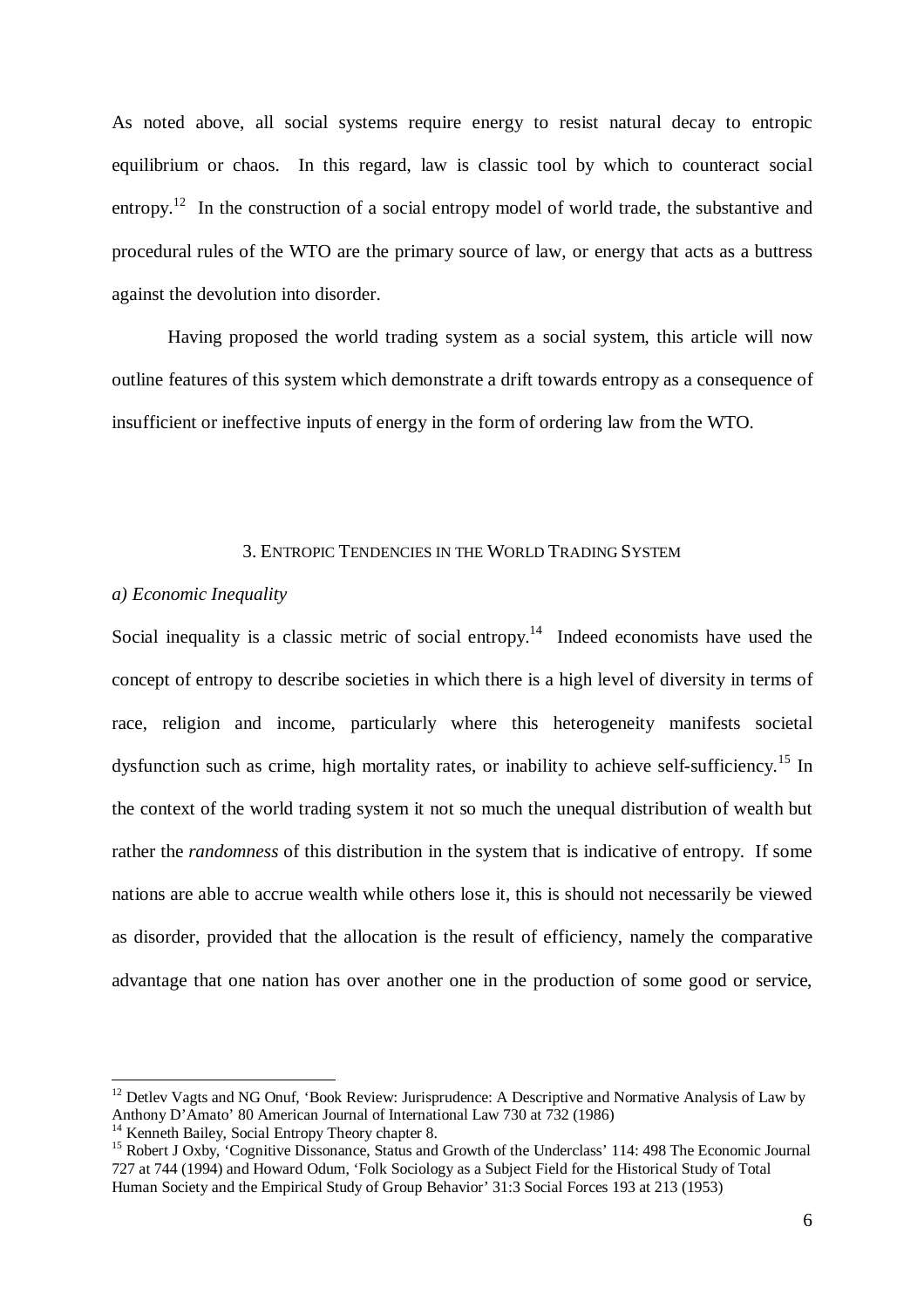even if this is based upon natural resource endowments. This process underlies the purpose of the WTO and trade liberalization in general.<sup>16</sup>

The Gini Index, which measures the degree of inequality in income for a given geographic region, demonstrates the movement towards entropy in the world trading system. Worldwide, Gini Indices have been increasing steadily since the latter part of the  $20<sup>th</sup>$  Century even as GDPs per capita have grown. This may be due to a number of factors, including population increases without corresponding improvements in technology, such as sanitation and agricultural yield.<sup>17</sup> Rising global income inequality appears to be contemporaneous with the implementation of liberalized trading rules under the General Agreement on Tariffs and Trade ('GATT') and the WTO, although this is not to say that a correlation between the two must be inferred. The observed trend of growing inequality in wealth distribution must be viewed in the context of the overall increase in international trade that has been observed over the period of implementation of the GATT and the WTO agreements. While there was a modest decline during the recent global recession, the volume of traded goods and services has continued to rise steadily each year.<sup>20</sup> While trade has increased, the wealth generated by this process has not been enjoyed equally across the community of the world trading system.

It should be noted that the role played by the WTO in increasing world trade has not been firmly established. According to some economists, the impact of the WTO and the GATT before it on international trade has been minimal if not negative in terms of increasing international trade flows. One study concluded that countries belonging to the GATT/WTO do not have significantly different levels of trade from non-members.<sup>22</sup> More significantly,

<sup>&</sup>lt;sup>16</sup> See e.g. Peter Van Den Bossche, The Law and Policy of the World Trade Organization (2<sup>nd</sup> ed, Cambridge University Press, 2008) at 15-24

<sup>&</sup>lt;sup>17</sup> Evan Hillebrand, "Poverty, Growth and Inequality Over the Next 50 Years" Food and Agriculture Association of the United Nations: Economic and Social Development Department at 7

<sup>&</sup>lt;ftp://ftp.fao.org/docrep/fao/012/ak968e/ak968e00.pdf> (last accessed Oct 2012)

<sup>&</sup>lt;sup>20</sup> Source: UNCTAD Stat, Exports and Imports of Goods and Services, annual, 1980-2011

<sup>&</sup>lt;http://unctadstat.unctad.org/TableViewer/tableView.aspx?ReportId=25116> (last accessed September 2012). Volume for this measure dropped in 2009 and 2010 but had recovered by 2011.

<sup>&</sup>lt;sup>22</sup> Adam Rose, "Do We Really Know that the WTO Increases Trade" (NBER Working Paper No. 9273, 2004)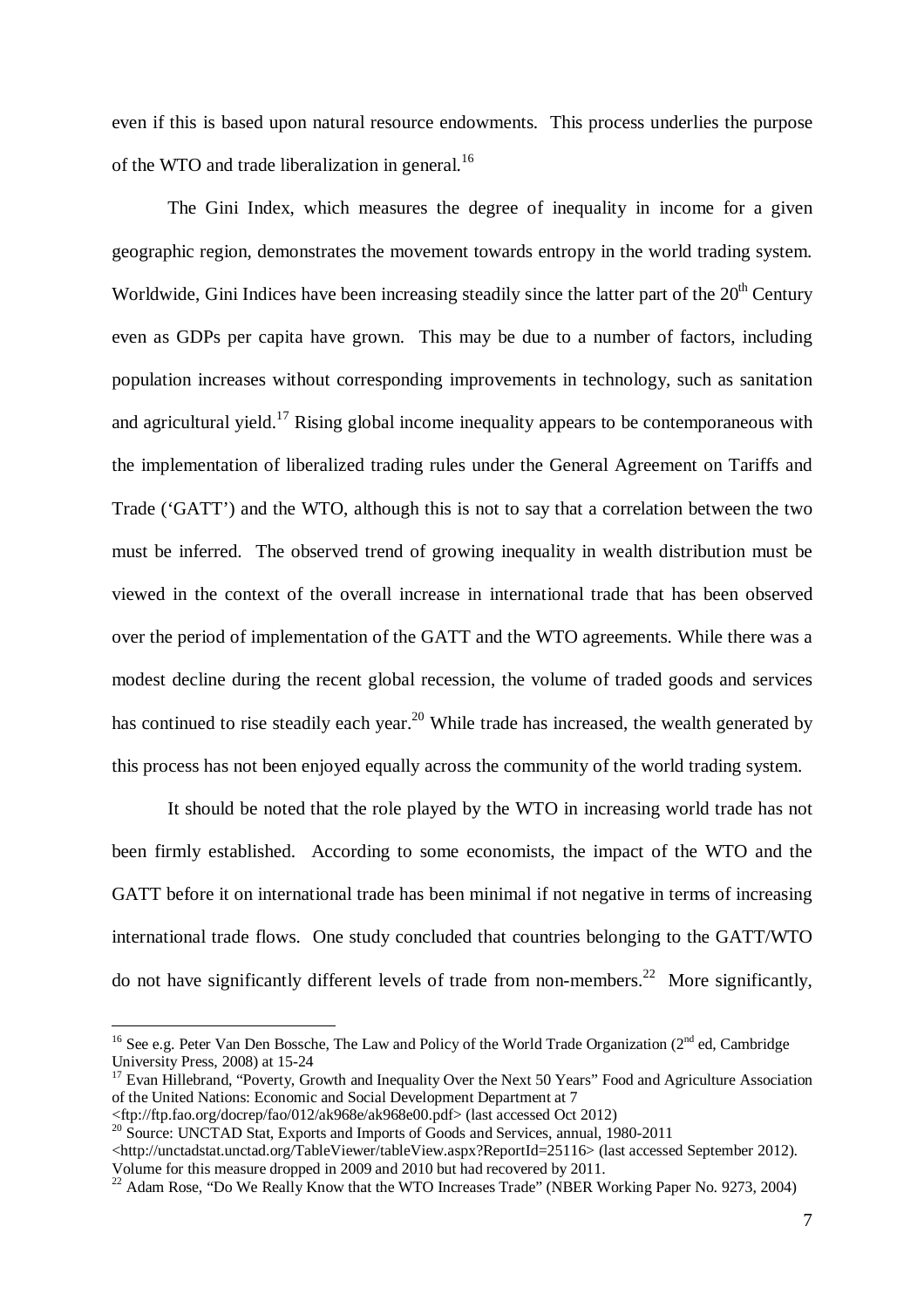recent studies have demonstrated that while the WTO has a significant positive effect on trade, this effect is uneven. Large industrialized nations have enjoyed increases in trade upon joining the WTO, whereas developing countries have in many cases seen their levels of trade decline.<sup>23</sup> This outcome would be perhaps less troubling were it the not at least partially the result of selective liberalization under WTO rules such as the elimination of trade barriers in manufacturing but not in agriculture and textiles. $^{24}$ 

The increasing imbalance of wealth among trading nations is an expression of the WTO's failure to re-adjust income inequalities both within individual societies (nations) as well as among societies (WTO Members). This is not to suggest that the WTO has fostered a form of economic globalization in which developed countries have prospered at the expense of the developing ones, nor is it to posit that an ordered state of the world trading system is one in which the entire global economic system is re-oriented towards a development purpose. However, a more balanced regime of trade liberalization that is responsive to the economic needs and developmental status of each Member state may yield greater results in terms of economic growth in poorer states.<sup>25</sup> This could be achieved, for example, by scaling each Member's individual concessions according to their economic strength.<sup>26</sup> Such an approach would be in keeping with the WTO's mandate of raising the standards of living worldwide<sup>27</sup> suppressing the disorder of all of the population of the social system through a more equitable distribution of the world's wealth.

*b) Impasse in Doha Round Negotiations*

<sup>&</sup>lt;sup>23</sup> A Subramanian and S Wei, "The WTO Promotes Trade, Strongly But Unevenly" 72 Journal of International Economics 151 (2007)

<sup>&</sup>lt;sup>24</sup> Michael Trebilcock, Understanding Trade Law (Edward Elgar, 2011) at 178-184

<sup>&</sup>lt;sup>25</sup> Capital controls may also be required to cultivate economic growth in developed countries: see e.g. Joseph Stiglitz, "Capital Market Liberalization and Exchange Rate Regimes: Risk Without Reward" 2002 Annals of the American Academy of Political and Social Science 579 at 219.

<sup>26</sup> Sonia E Rolland, Development at the WTO at 298-303

<sup>&</sup>lt;sup>27</sup> Preamble to the Marrakesh Agreement Establishing the World Trade Organization (15 April 1994)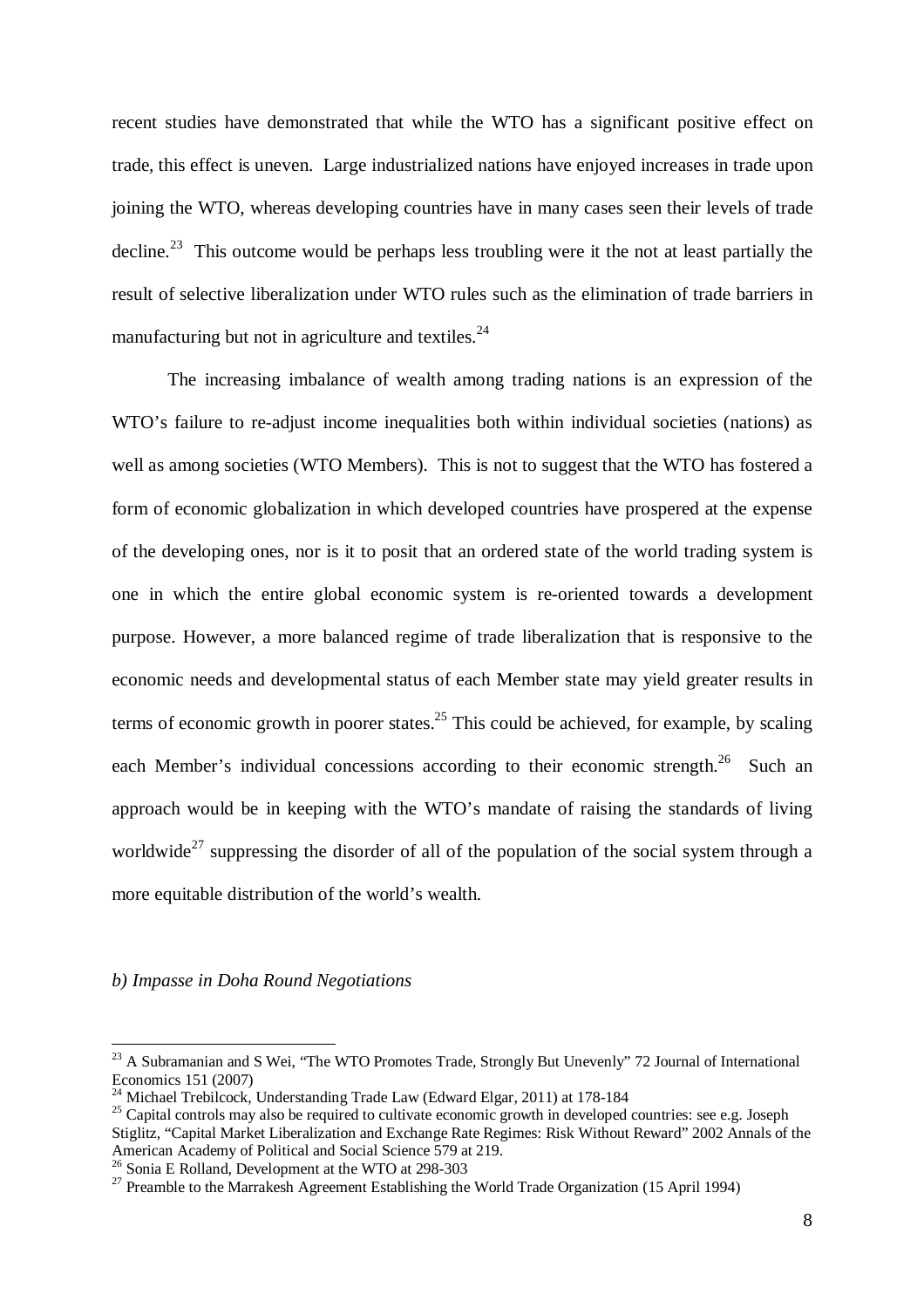The capacity of a social system to control levels of conflict among its population is indicative of its resistance to entropy.<sup>28</sup> Disharmony within a social system may be equated with growing disorder because the lack of consensus frustrates the society's ability to effectuate change that serves its collective best interests, or at least the best interests of the majority. Energy is lost in conflict that could be put towards better uses, such as increased productivity. On the other hand, some sociologists point out that it is consensus, rather than discord, which characterizes social entropy. Under this interpretation, the process of contestation is itself the emancipator from chaos.<sup>29</sup> This is because without the benefit of constant debate and dissent, societal progress would become paralyzed, effectively the social entropy of sclerotic unanimity, even if it manifests itself in harmony.<sup>30</sup> The need for contestation may explain the dominance of democracy as among the most effective forms of governance in most modern societies.<sup>31</sup>

From the perspective of the order-imposing legal framework of the WTO, consensus or near consensus among the Ministerial Conference and the WTO General Council is vital to facilitate the proper functioning and advancement of the world trading system. By default decisions at the WTO are made by consensus – a decision will be made if no member present formally objects.<sup>32</sup> Only if no consensus can be reached is a decision submitted to the member's vote, with a majority of votes cast generally sufficing to adopt a decision that will bind all members. Under the single undertaking approach to tariff reductions, nothing is agreed upon until all members agree to all aspects the negotiations, which results in a single package of multilateral commitments. Regular negotiation must occur among all WTO

<sup>&</sup>lt;sup>28</sup> Kenneth Cloke, 'Journeys Into the Heart of Conflict' 4 Pepperdine Dispute Resolution Law Journal 219 at 234(2004)

<sup>&</sup>lt;sup>29</sup> Mas'ud Zavarzadeh, 'Pun(k) Deconstruction and the Postmodern Political Imaginary' 22 Cultural Critique 5 at 16 (1992)

<sup>&</sup>lt;sup>30</sup> Dietrich Schwanitz, 'Systems Theory According to Niklas Lumann: Its Environment and Conceptual Strategies' 30 Cultural Critique 137 at 152 (1995)

<sup>&</sup>lt;sup>31</sup> See e.g. Arend Lijphart, Patterns of Democracy: Government Forms and Performance in Thirty-Six Countries  $(2<sup>nd</sup>$  edition, Melior, 2012) and the discussion of "consensus democracies".

 $32$  Art IX:1 of the WTO Agreement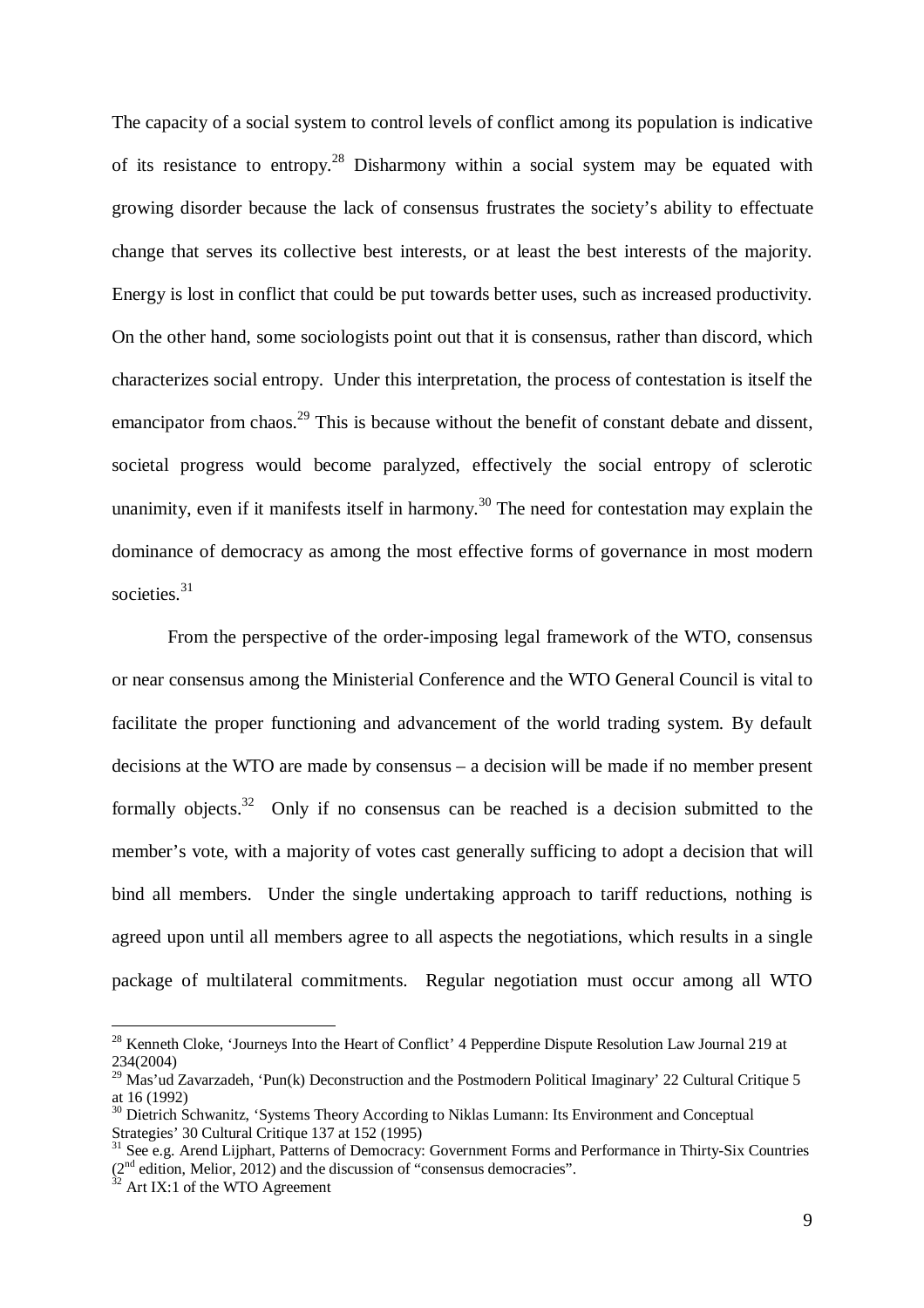Members in order for tariffs to be lowered and new liberalization commitments to be made. This is the cornerstone of the WTO's function as a forum of multilateral engagement in the sphere of international trade.

The failure of the current round of negotiations to make significant progress towards deeper liberalization demonstrates that the WTO as a consensus building forum is not fulfilling its role in resisting entropy. In this context entropy may be seen as the failure to achieve greater levels of international trade among WTO Members, as well as the recent observed rise in protectionism.<sup>33</sup> While it is not the place to discuss the problems of ongoing trade negotiation comprehensively here, the Doha Round of multilateral negotiations, which began in November 2001, remains stalled because of several key issues. These include agricultural subsidies, non-agricultural market access, and further liberalization of services through GATS specific commitments, as well as rules on anti-dumping, subsidies and countervailing duties.<sup>34</sup> The requirement of consensus decision-making among all 157 WTO Members, as well as the format of the single undertaking render the conclusion of a trade round with meaningful results on these issues almost impossible. In social systems terms, the Population parameter has become too large for the Organization function to administer. This represents an institutional deficiency in the WTO as the instrument of delivery of the balancing energy of international trade rules to its Members. A shift towards plurilateralism, wherein WTO Members choose the agreements to which they wish to be bound, as for example with the Agreement on Government Procurement, may resolve the difficulty with the all-or-nothing approach of multilateralism and help achieve liberalization at more measured pace over time.

<sup>&</sup>lt;sup>33</sup> Pascal Lamy, Speech to the Thai Chamber of Commerce, Bangkok, 30 May 2012

 $\langle$ http://www.wto.org/english/news\_e/sppl\_e/sppl232\_e.htm> (last accessed November 2012). See also European Commission Directorate-General For Trade, Ninth Report on Potentially Trade Restrictive Measures, September 2011 – May 2012, The European Commission, 6 June 2012. This study acknowledges the major role of the global financial crisis in causing protection.

<sup>&</sup>lt;sup>34</sup> Michael Trebilcock, *Understanding Trade Law* (Edward Elgar, 2011) at 104-105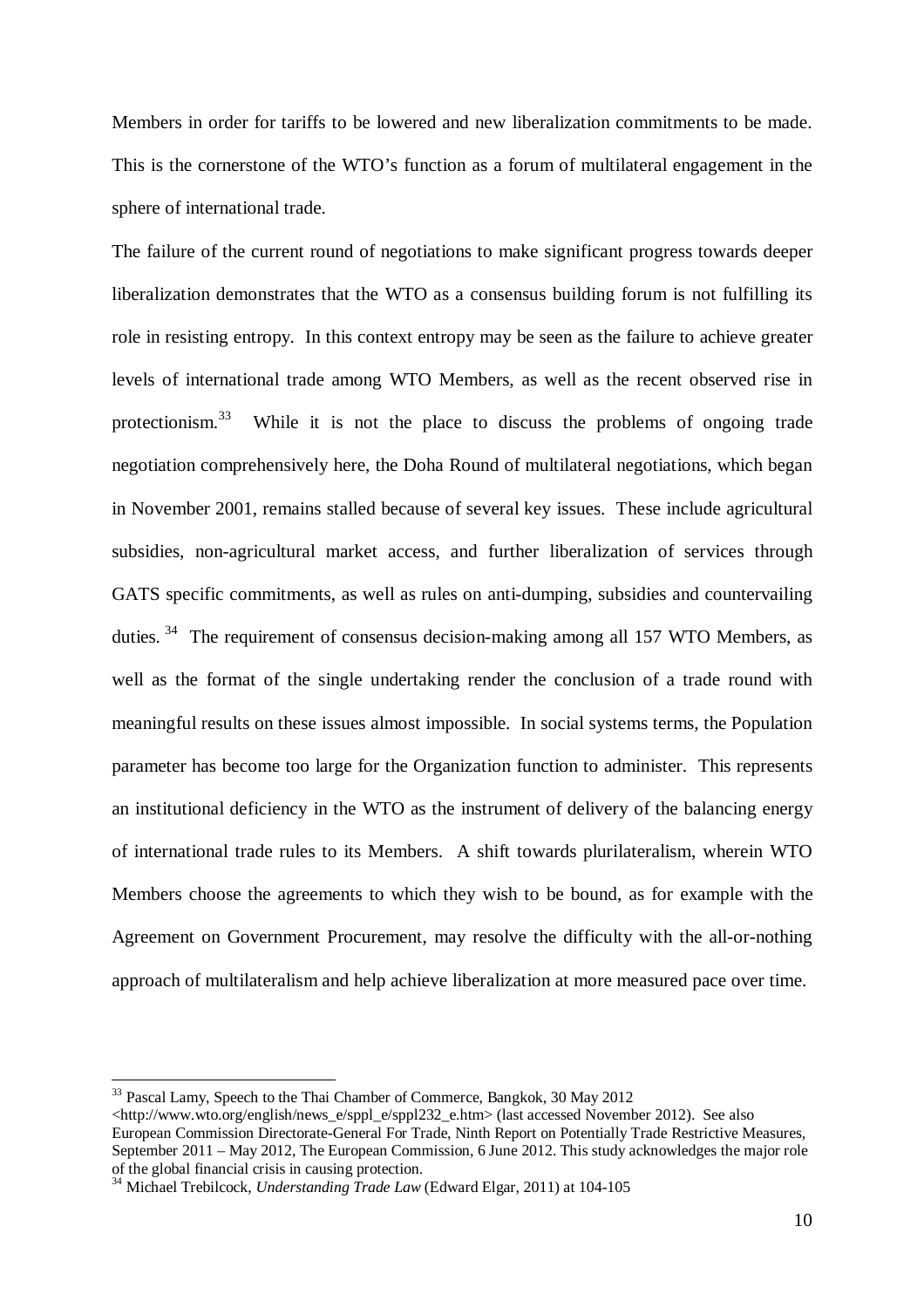#### *c) Interpretive Confusion and Weak Dispute Settlement*

The prevalence of disputes regarding legal entitlements has been identified as a key contributor to social entropy.<sup>38</sup> Just as in science entropy is viewed as measurement of the loss of energy due to random motion, in the social context it is a measurement of the loss of the capacity to detect and prevent destructive conflicts before they occur. Conflict resolution mechanisms protect societies against social entropy by dissipating the wasteful energy of disputes into higher levels of unity and cohesiveness. In this way, conflict resolution serves social systems by allowing them to adapt to changes in their environment and reach higher levels of development.<sup>39</sup> A properly functioning legal system may not only resolve disputes that bring about disorder, it may actually re-adjust relationships to a higher level of order than before the conflict arose. In the words of one commentator: "conflict resolution techniques can thus be considered a hedge against social entropy, and a method for translating the chaos of conflict into social evolution."<sup>40</sup> A given legal system may achieve this goal by the refinement of its own procedures as well as the content and meaning of its rules, bringing clarity and therefore predictability to the laws governing relationships between parties within the social system. However, because resolution is a more highly ordered state than conflict, it requires energy to create and maintain. Thus, entropy predicts that without any additional effort, it will be easier for resolution to break down and result in conflict, than for conflict to break down and result in resolution.<sup>41</sup>

<sup>&</sup>lt;sup>38</sup> D.C. Wadhwa, 'Guaranteeing Title to Land' 37:47 Economic and Political Weekly 4699 at 4721 (2002) (referring specifically to registration of title to land)

<sup>39</sup> Kenneth Cloke, 'Journeys Into the Heart of Conflict' 4 Pepperdine Dispute Resolution Law Journal 219 at 234(2004)

<sup>40</sup> Kenneth Cloke, 'Journeys Into the Heart of Conflict' 4 Pepperdine Dispute Resolution Law Journal 219 at 233(2004)

<sup>&</sup>lt;sup>41</sup> Kenneth Cloke, 'Journeys Into the Heart of Conflict' 4 Pepperdine Dispute Resolution Law Journal 219 at 233(2004)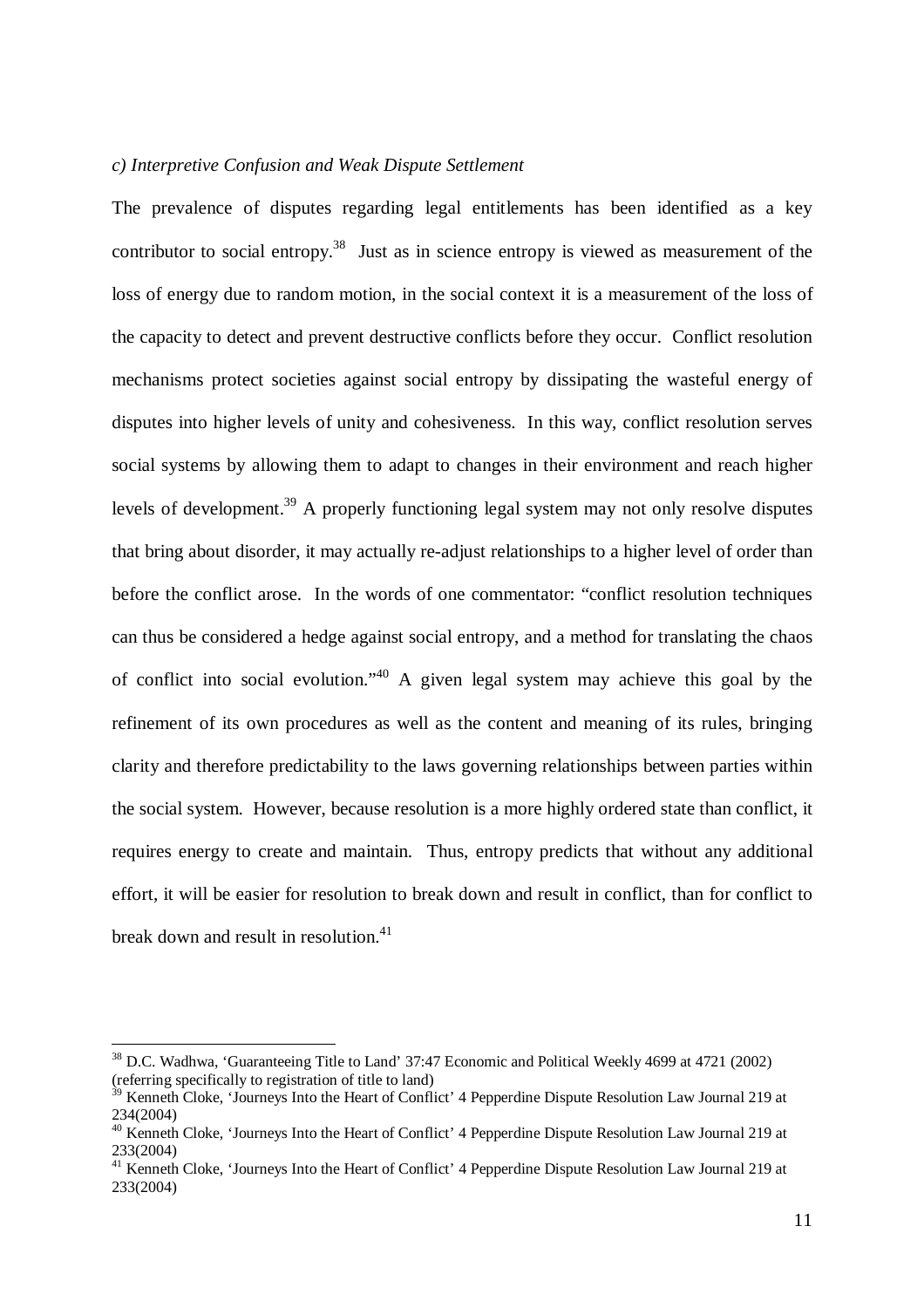In the context of the world trading system, conflict resolution is achieved through application of the substantive laws contained in the WTO Agreements to disputes between Member states by the WTO Panels and Appellate Body, as specified by the procedural rules of the Dispute Settlement Understanding. While Panels and Appellate Body reports are not binding precedents they provide clarification regarding the meaning of the WTO agreements in order to preserve the rights and obligations of Members. <sup>42</sup> This is a critical means of strengthening the multilateral trading system because it helps ensure predictability, allowing for trading parties to organize their activities with the confidence that their legal entitlements will be observed.<sup>43</sup> The process of contestation of legal entitlements may itself be viewed as a vital component of a functioning society.<sup>44</sup> Indeed the judicialization of the world trading system through the WTO dispute settlement system should be viewed as achievement because it has contributed to the de-politicization of trade disputes, preventing the escalation of trade barriers to armed conflict while preserving diplomatic relations between states.<sup>46</sup>

However, in fulfilling this function neither the Panels nor the Appellate Body have been able to offer a clear picture of the interpretive principles that should resolve inherent uncertainties in the language of the treaties and in that sense the integrity of the conflict resolution system of the world trading system has been compromised.<sup>47</sup> In addition to the ambiguity of trade-specific concepts such as "likeness" for the purposes of Most Favoured Nation<sup>48</sup> and National Treatment<sup>49</sup> analysis and the prohibition of measures that are a "disguised restriction on international trade" for the purposes of General Exceptions to the

<sup>42</sup> Dispute Settlement Understanding Art 3.2

<sup>43</sup> Art 23

<sup>44</sup> Mas'ud Zavarzadeh, 'Pun(k) Deconstruction and the Postmodern Political Imaginary' 22 Cultural Critique 5 at 16 (1992)

<sup>&</sup>lt;sup>46</sup> John Jackson, Sovereignty, the WTO and Changing Fundamentals of International Law (Cambridge University Press, 2006) at 147.

 $47$  See e.g. Andrew Mitchell, Legal Principles in WTO Disputes (Cambridge, 2008)

<sup>48</sup> Art I:1, as examined for example in Spain-Unroasted Coffee, Panel Report [4.6] – [4.9]

<sup>&</sup>lt;sup>49</sup> Art III:2, as examined for example in Japan-Alcoholic Beverages, Appellate Body Report at 114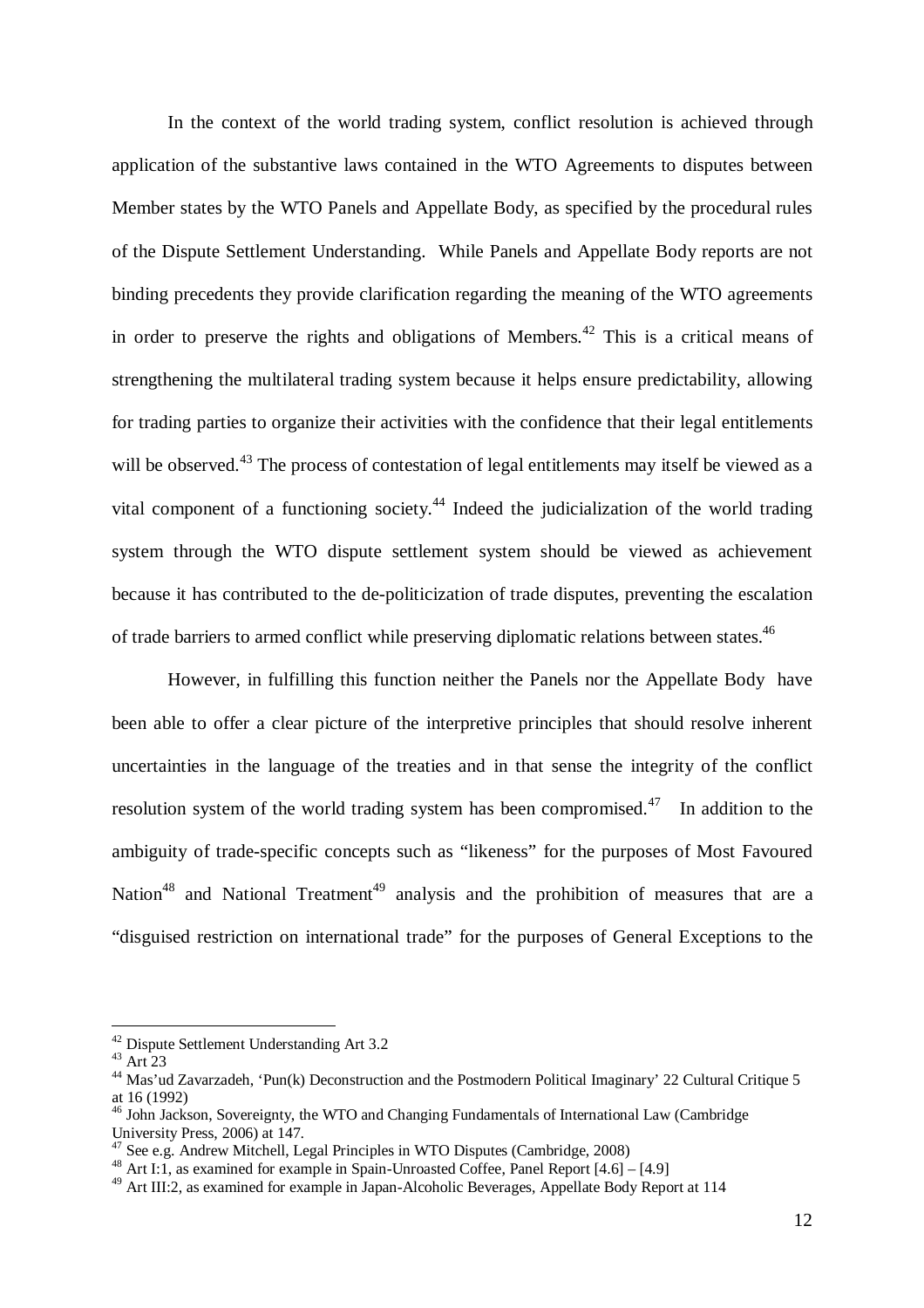$GATT<sup>50</sup>$ , tests involving proportionality, necessity and balancing are also not clearly delineated in WTO law. These latter more general concepts are crucial to the interpretation of the GATT, the GATS as well as the Agreement on Sanitary and Phytosanitary Measures (SPS Agreement) and the Agreement on Technical Barriers to Trade (TBT Agreement).<sup>51</sup> The manner in which these vital tools of conflict resolution are applied by WTO tribunals is often rooted in competing values and interests, such as economic efficiency, health or sustainable development. But although this exercise accords a degree of flexibility and dynamism to the dispute settlement system, the lack of a more coherent conceptual framework for applying these principles threatens the conflict resolution procedure's stability and predictability. Given the absence of specific rules on numerous sensitive issues and the centrality of the dispute settlement process in forming WTO law the importance of interpretive principles can only increase in the future.<sup>52</sup>

Furthermore, the critical relationship between WTO law and international law remains complex and controversial. The extent to which WTO panels and the Appellate Body take into account non-WTO law is uncertain, exacerbating interpretive conflicts resulting from the ambiguity of treaty texts and unsettling the system's capacity for conflict resolution. While the law of the WTO may be considered *lex specialis* in that WTO Members agree to suspend the application of certain rules of international law when they accede to the WTO's single undertaking, it is still very much part of the wider system of public international law.<sup>53</sup> Accordingly the Panels and Appellate Body consider other international commitments undertaken by Members following the interpretive principles of

 $50$  Art XX, as examined for example in US-Gasoline, Appellate Body Report, at 20-21

<sup>51</sup> GATT Art XX, GATS Art XIV, SPS Art 5, TBT Art 2

<sup>&</sup>lt;sup>52</sup> See e.g. Mads Andenas and Stefan Zleptnig, "Proportionality in WTO Law: In Comparative Perspective" 42 Texas International Law Journal 371 (2007) at 377-378

<sup>53</sup> Joost Pauwelyn, 'The Role of Public International Law in the WTO: How Far Can We Go?'95 *American Journal of International Law* 535 (2001)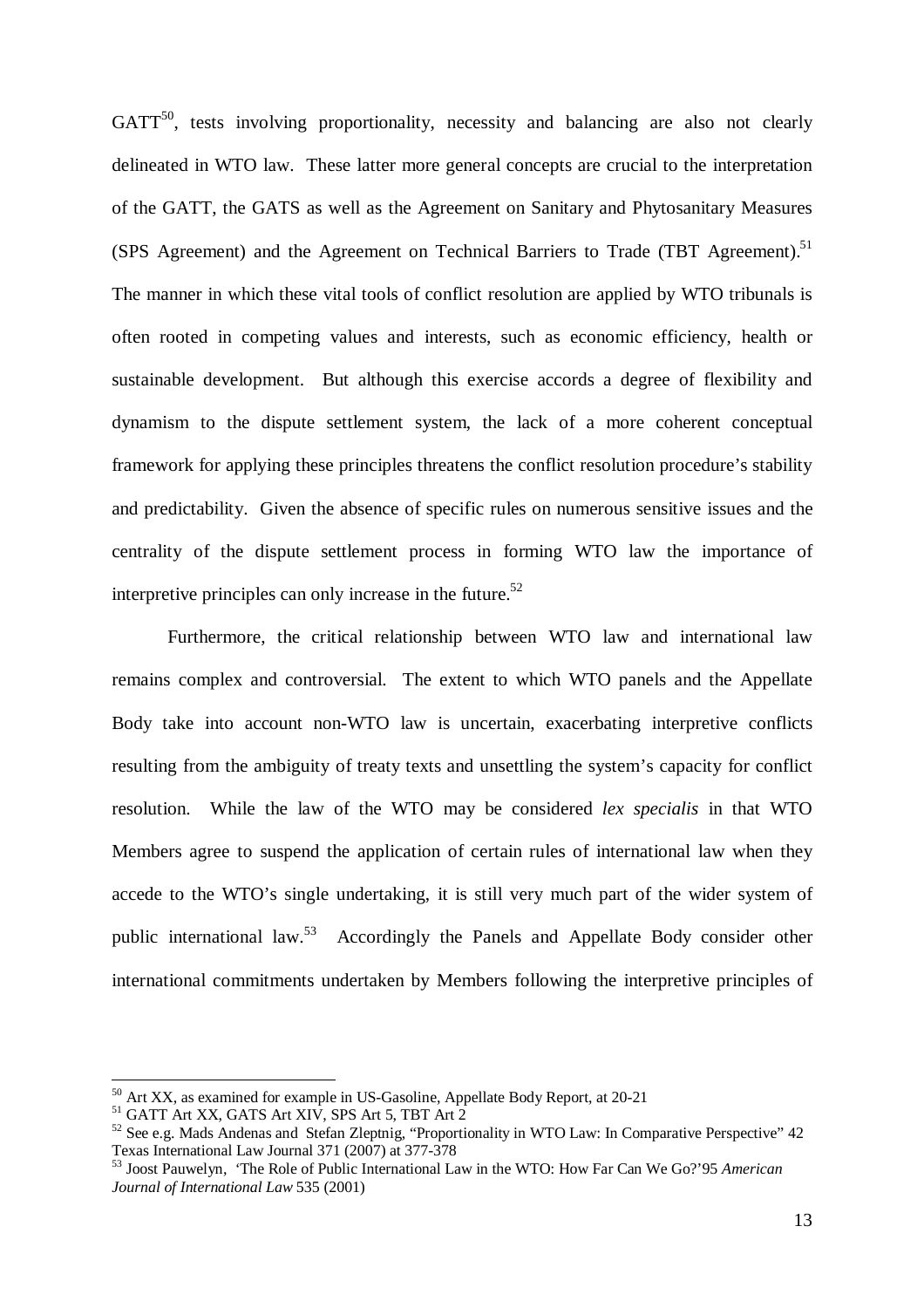customary international law as expressed by the Vienna Convention on the Law of Treaties.<sup>55</sup> Yet precisely how and when this should be done remains a source of confusion for the panels and Appellate Body as well as much debate within the academic community.<sup>57</sup> In particular commentators have argued that there has been excessive reliance on dictionary definitions to establish the "ordinary meaning" of terms, a technique that hides prior interpretive choices by the editors of dictionaries.<sup>58</sup> Commentators have cautioned that there has been a degree of openness to interpret WTO agreements via non-WTO law, such as other international treaties and decisions of international courts, even where the basis for doing so under the Vienna Convention on the Law of Treaties is not obvious.<sup>59</sup> The lack of coherence in the process of application of norms derived from other sources of international law to world trade law has contributed to the organization's "legitimacy crisis" undermining its role as an authoritative locus of world economic governance.<sup>61</sup> The problem of legal indeterminacy may be in part the consequence of the fact that the drafters of the Dispute Settlement Understanding did not intend to endow the WTO's dispute settlement system with such reach.

Another strong indication of disorder within the WTO's dispute settlement system is its incapacity to deal with complaints brought by smaller private parties who typically seek monetary damages against states. As suggested above the Population of the world trading

<sup>&</sup>lt;sup>55</sup> Vienna Convention on the Law of Treaties Arts 31 and 32, 8 ILM (1969) 679, as referenced in the Dispute Settlement Understanding Art 3.2, *US-Gasoline,* Appellate Body Report, WT/DS2/AB/R (adopted 20 May 1996) at 16; US-Shrimp, Appellate Body Report, WT/DS58/AB/R (adopted 6 November 1998);; and *European Communities – Biotech Products,* Panel Reports, United States (WT/DS291/R), Canada (WT/DS292/R), and Argentina (WT/DS293/R) (adopted 29 September 2006)

 $57$  See e.g. Gabrielle Marceau, "Conflicts of Norms of Jurisdictions: The Relationship between the WTO Agreement and MEAs and Other Treaties" (2001) 35 Journal of World Trade 1081 and Joost Pauwelyn, Conflict of Norms in Public International Law: How WTO Law Relates to Other Rules of International Law (2003)

 $58$  Andrew Mitchell, at 78 referring to Article 31(1) of the Vienna Convention. But see EC-Biotech in which the Panel stated that rules of international law may themselves provide evidence of the ordinary meaning of terms like dictionaries do, at [7.92]

<sup>&</sup>lt;sup>59</sup> Isabelle Van Damme, "What Role is there for Regional International Law in the Interpretation of the WTO Agreements?" in Lorand Bartels and Federico Ortino, eds, *Regional Trade Agreements and the WTO Legal System* (New York: Oxford University Press, 2006) 553 at 575. For example the Appellate Body has cited a decision of the International Centre for the Settlement of Investment Disputes (ICSID): *US – Stainless Steel*, Appellate Body Report,WT/DS344/AB/R, n. 313, (adopted 20 May 2008)

<sup>61</sup> Andrew Michell, Legal Principles in WTO Disputes (Cambridge University Press, 2008) at 267; Andrew Lang, World Trade Law After Neoliberalism (Oxford University Press, 2011) at 313-317.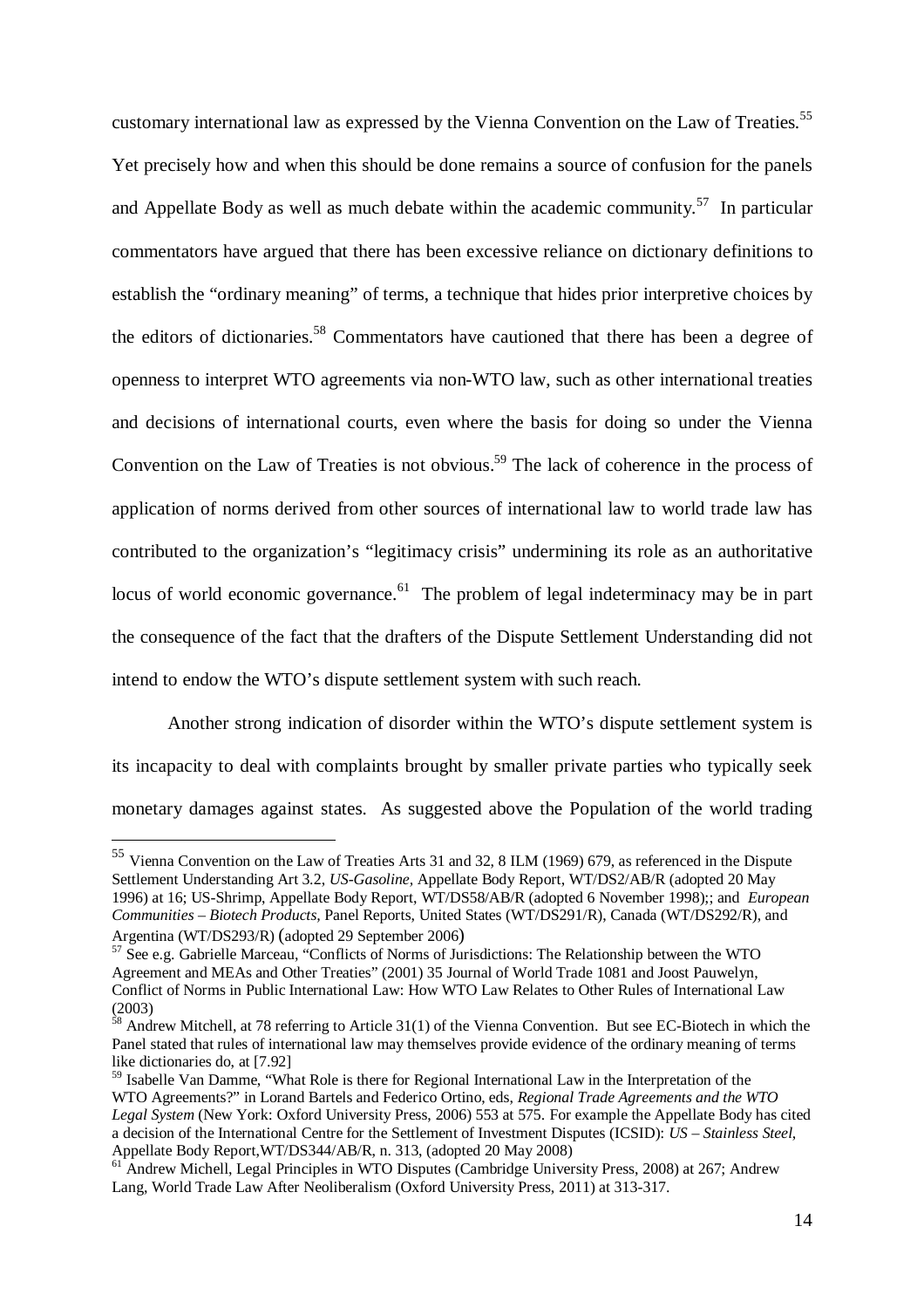system may be viewed as all of the trading parties within the WTO Member states, not simply the states themselves. The WTO's failure to address this key manifestation economic conflict has undermined its role as a forum for the settlement of international disputes and has contributed to the appearance of trade-oriented disputes disguised as investor-state disputes under bilateral investment treaties.<sup>64</sup> The state-to-state nature of WTO dispute settlement system is best suited to the needs of large or well organized suppliers who are able to effectively lobby their governments to bring claims on their behalf, leaving smaller suppliers often without representation.<sup>65</sup> This procedure is even less inclusive today given the modern tendency of international business to be conducted by smaller entities which are able to serve more disparate markets because of the global penetration of the internet and other technological advancements.<sup>66</sup> Private parties suffering from unlawful trade barriers will be achieve inadequate redress in the event that a measure adversely affecting their activities is deemed to be WTO-inconsistent by the Dispute Settlement Body because the WTO does not provide monetary damages under its forward-looking remedial structure.<sup>68</sup> Thus the dispute settlement system does not truly compensate injured businesses, the Population of the world trading system, for who the removal of the WTO-incompatible law has limited practical utility, especially in the short term.

*d) The Rise of Bilateralism and Regionalism*

<sup>64</sup> E.g. Pope & Talbot v Government of Canada, 41 ILM (2002) 1347 (ICSID Award, 31 May 2002) and Merrill Ring Forestry L.P. v The Government of Canada (Award) (ICSID Administered Case, 31 March 2010) relating to softwood lumber matters.

<sup>65</sup> Mark Movesian, "Enforcement of WTO Rulings: An Interest Group Analysis" 32 Hofstra Law Review 1 (2003). Of course, the lack of effective representation for non-state parties is a central feature of public international law.

<sup>66</sup> See e.g. Manuel Castells, The Rise of the Network Society, (Blackwell, London, 2010) and Tatiana Manlova, "Small Multinationals in Global Competition: An Industry Perspective" in Hamid Etemad and Richard Wright eds. Globalization and Entrepreneurship: Policy and Strategy Perspectives" (Edward Elgar, Cheltenham, 2003)

<sup>&</sup>lt;sup>68</sup> Art 3.7 Dispute Settlement Understanding: "the first objective of the dispute settlement system mechanism is usually to secure the withdrawal of the measures concerned".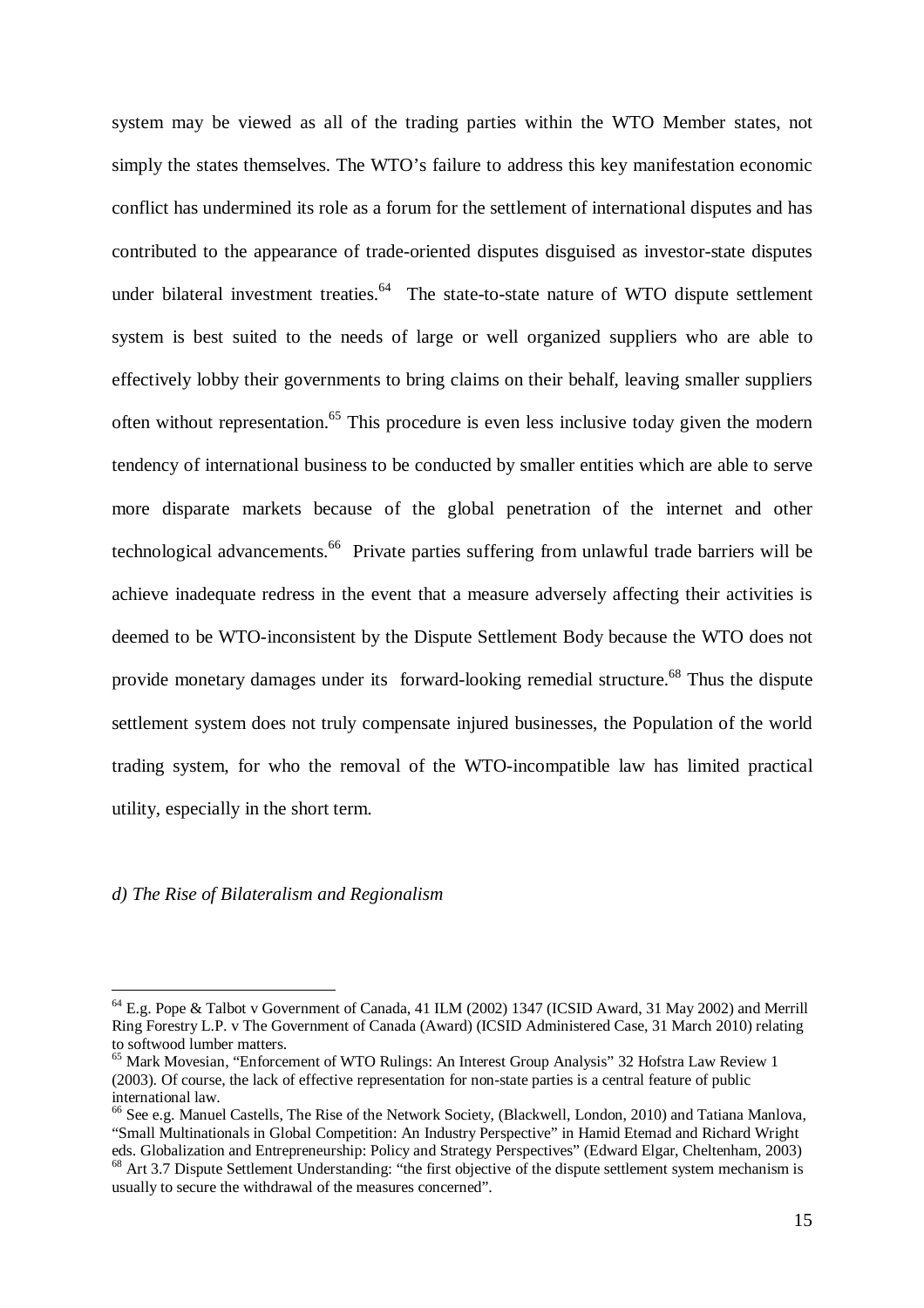Social entropy has been defined as the in-built tendency of any mass organization to be dominated by local groups rather than by any central leadership with more general and longterm goals.<sup>69</sup> The clear analogy in the context of the world trading system is the decentralization of the law governing trade, namely the WTO, from the global to the regional or bilateral. According to social entropy theory any energy that is not present in the system that offsets the drift towards disorder must be imported from outside the system.<sup>71</sup> Since law is a form of energy in society that counteracts degradation towards chaos, PTAs could therefore be said to address a gap in world trade law, namely a deficiency in the WTO to fulfil its role in governing the trading relations among its Members. World trade law is therefore being displaced by international trade law as the primary means by which the social system of world trade repels entropy, or the lawlessness of trading relations (effectively unilateralism). Social entropy theory further states that exogenous, disaggregated sources of energy, while countering entropic effects, may themselves unsettle the society into which it is brought.<sup>73</sup> Applying this model, a number of commentators have observed that the congruence of PTAs with the WTO's multilateral system is believed to constitute one of the most significant and enduring challenges to the world trading system in the coming years.<sup>74</sup> Most problematically, the preference for bilateral and regional trade law as opposed to that promulgated by a central authority can undermine the economic efficiency that should accrue from global trade liberalization.

<sup>&</sup>lt;sup>69</sup> Tom Garvin, 'Defenders, Ribbonmen and Others: Underground Political Networks in Pre-Famine Ireland' 96 Past and Present 133 at 152 (1982). However, the homogenization of regional characteristics has also been viewed as a form of social entropy, especially when it occurs in shorter time frames because of technological advancements: see D.N. Perkins, "The Fingertip Effect: How Information-Processing Technology Shapes Thinking" 14:7 Educational Researcher 14 at 14-15 (1985), a surprisingly prescient observation from the preinternet age.

<sup>71</sup> JG Miller, Living Systems (McGraw-Hill, New York, 1978)

<sup>73</sup> Kenneth Bailey, Social Entropy Theory (SUNY Press, 1990)

<sup>74</sup> Michael Trebilcock, *Understanding Trade Law* (Edward Elgar, 2011) at 52 and Jagdish Bhagwati, Termites in the Trading System, (Oxford, 2008)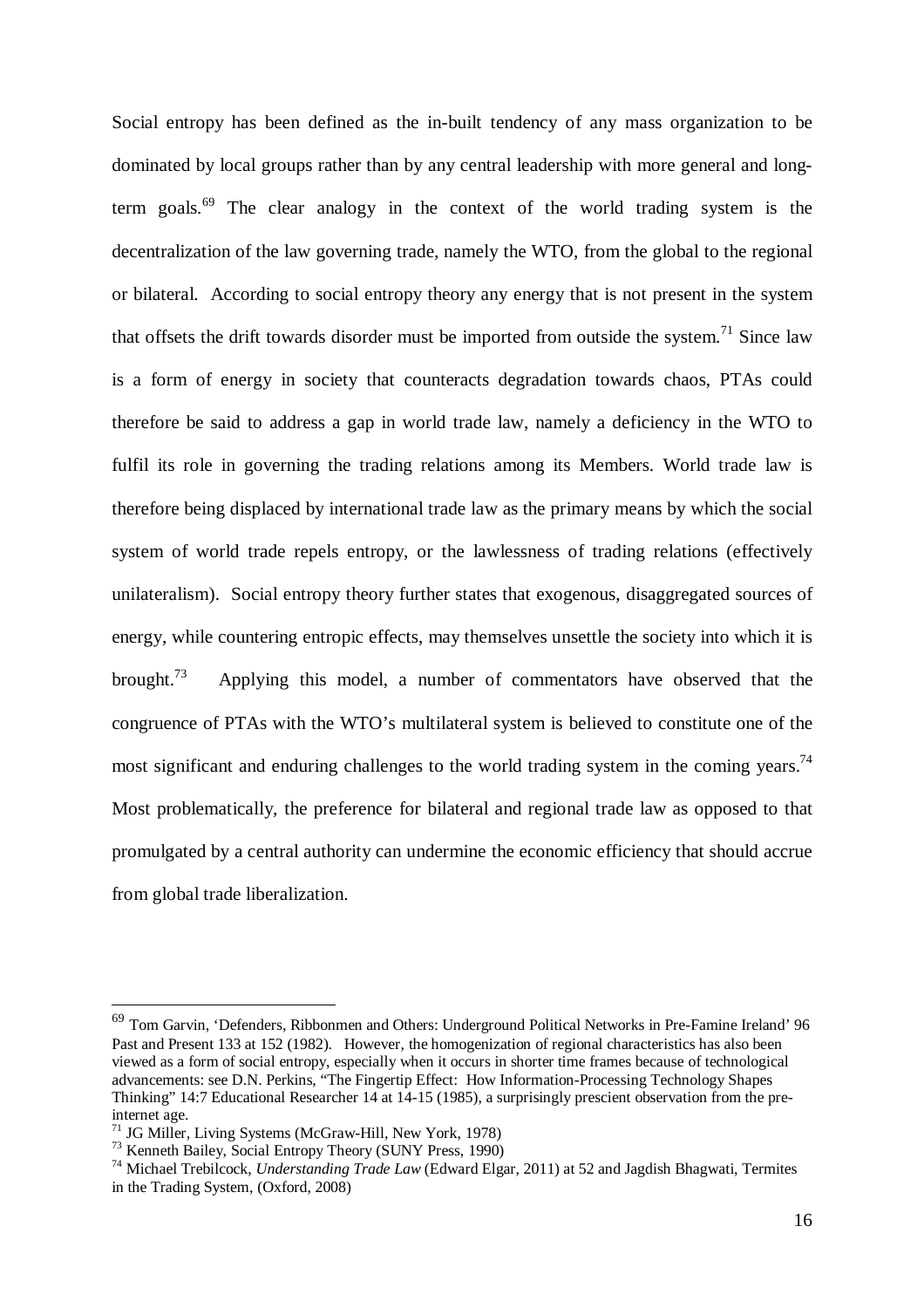Almost 500 preferential trade agreements have been notified to the GATT/WTO, including more than 350 since 1990.<sup>75</sup> There is extensive academic literature on the growth of PTAs and their primarily adverse effect on world trade.<sup>76</sup> Generally PTAs have been criticized by commentators, most notably for their contribution to a highly complex, often confusing assortment of rules which raises compliance costs, as well as the resulting trade diversion, meaning that inefficient suppliers from within PTAs will be chosen to source goods and services rather than more efficient suppliers from outside.<sup>77</sup> To the extent that bilateralism preferences non-competitive suppliers over competitive ones, it operates as a market distortion, facilitating the wasteful provision of traded goods which acts as a loss to social welfare. Bilateralism can therefore be seen to add to the entropy of the world trading system.

From a standpoint of consistency with the global trade framework of the WTO, the adaptability of bilateral rules to the WTO framework is both poorly articulated and ineffectively enforced. Under the GATT, the internal requirement for a PTA specifies that duties and other restrictive regulations of commerce be eliminated with respect to "substantially all the trade" between constituent countries.<sup>78</sup> However the legal meaning of "substantially all the trade" has never been clearly established and remains highly contested. Furthermore, the external requirement requires that duties and other regulations of commerce on third parties should not be higher or more restrictive after the creation of the PTA than before.<sup>79</sup> For customs unions, which entail the creation of a common external tariff, duties or other regulations of commerce must not be higher or more restrictive "on the whole" after the

<sup>&</sup>lt;sup>75</sup> R Fiorentino, J Crawford and C Toqueboeuf, 'The Landscape of Regional Trade Agreements and WTO Surveillance' in R Baldwin and P Low eds *Multilateralizing Regionalism* (Cambridge U Press, 2009) <sup>76</sup> E.g. Kyle Bagwell and Petros Mavoidis, Preferential Trade Agreements: A Law and Economics Analysis

<sup>(</sup>Cambridge University Press, New York, 2011) and Jagdish Bhagwati, Termites in the Trading System (Oxford University Press, 2008)

<sup>77</sup> E.g. Jagdish Bhagwati, *Termites in the Trading System* (Oxford U Press, 2008)

<sup>78</sup> GATT Art XXIV:8

<sup>79</sup> GATT Art XXIV:5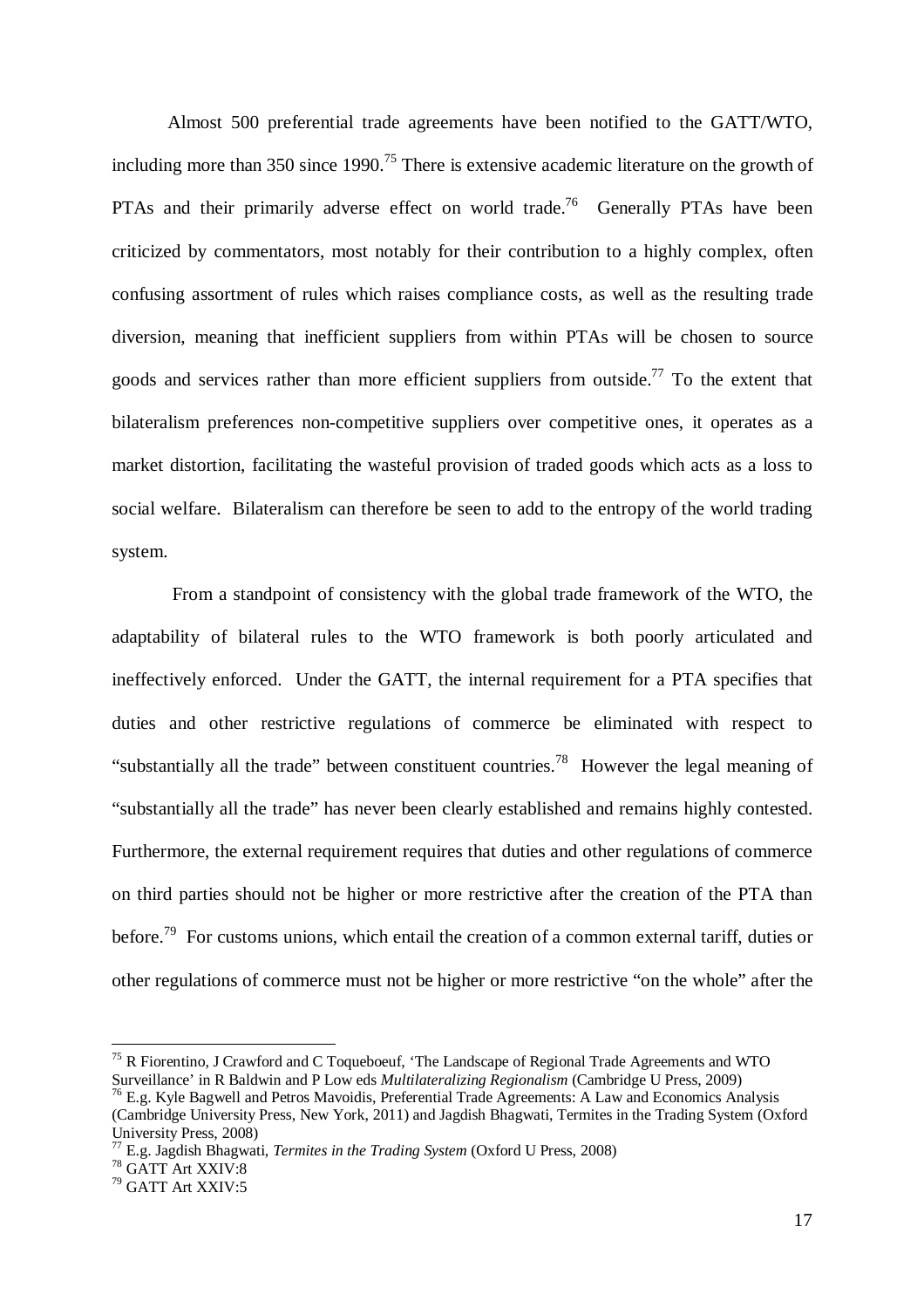creation of a PTA than before, a phrase which has also yet to be elucidated clearly. While the capacity for compliance with GATT PTA rules is to be assessed judicially by the Panels and Appellate Body, no complaints have been brought by WTO Members on the basis of a PTA's non-compliance with GATT, suggesting a reluctance of Members to challenge these arrangements because of the uncertainty in the laws that govern them. Clearly the vagueness of the language in the GATT and the methodology for reviewing compliance of PTAs within the WTO is legally ambiguous as well as potentially economically harmful, emphasizing the disordering effect of their contribution to the decentralization of world trade law.

#### *e) The Problem of Enforcement of WTO Law*

 $\overline{a}$ 

Social entropy may be characterized by "the amount of socially un-patterned behaviour to be permitted" within the understanding of public order in the community. The greater the quantity or degree of such behaviour that is permitted to occur, the less ordered that society is seen to be.<sup>90</sup> Thus under a social entropy model of world trade law, increasing entropy may be characterized both by the behaviour of WTO Members that breach WTO law and yet suffer inadequate sanction as a consequence and by the unilateral retaliation by affected Members against the breach of others as opposed to the authorized suspension of concessions.

WTO Members agree to use the Dispute Settlement System as the exclusive remedy for all violations of  $WTO^{91}$ , meaning that they effectively "contract-out" of conventional public international law remedies, such as full reparation.<sup>92</sup> In many respects this restricts a

<sup>&</sup>lt;sup>90</sup> Jack Blimes, 'Rules and Rhetoric: Negotiating the Social Order in a Thai Village'32:1 Journal of Anthropological Research 44 at 52 (1976)

<sup>&</sup>lt;sup>91</sup> Art 23. See also US-Certain EC Products, Appellate Body Report WT/DS164/AB/R (adopted 10 January 2001) at [111]

<sup>&</sup>lt;sup>92</sup> As indicated in Art 31 of the Articles on Responsibility of States for Internationally Wrongful Acts, International Law Commission. 53rd Session, General Assembly resolution 56/83 of 12 December 2001, and corrected by document A/56/49(Vol. I)/Corr.4. and Art 55 on *lex specialis*, outlining that the Articles do not apply when special rules of international law govern the conduct of states, and commentary to Art 55 which specifically refers to the WTO Dispute Settlement Understanding, Art 55(3).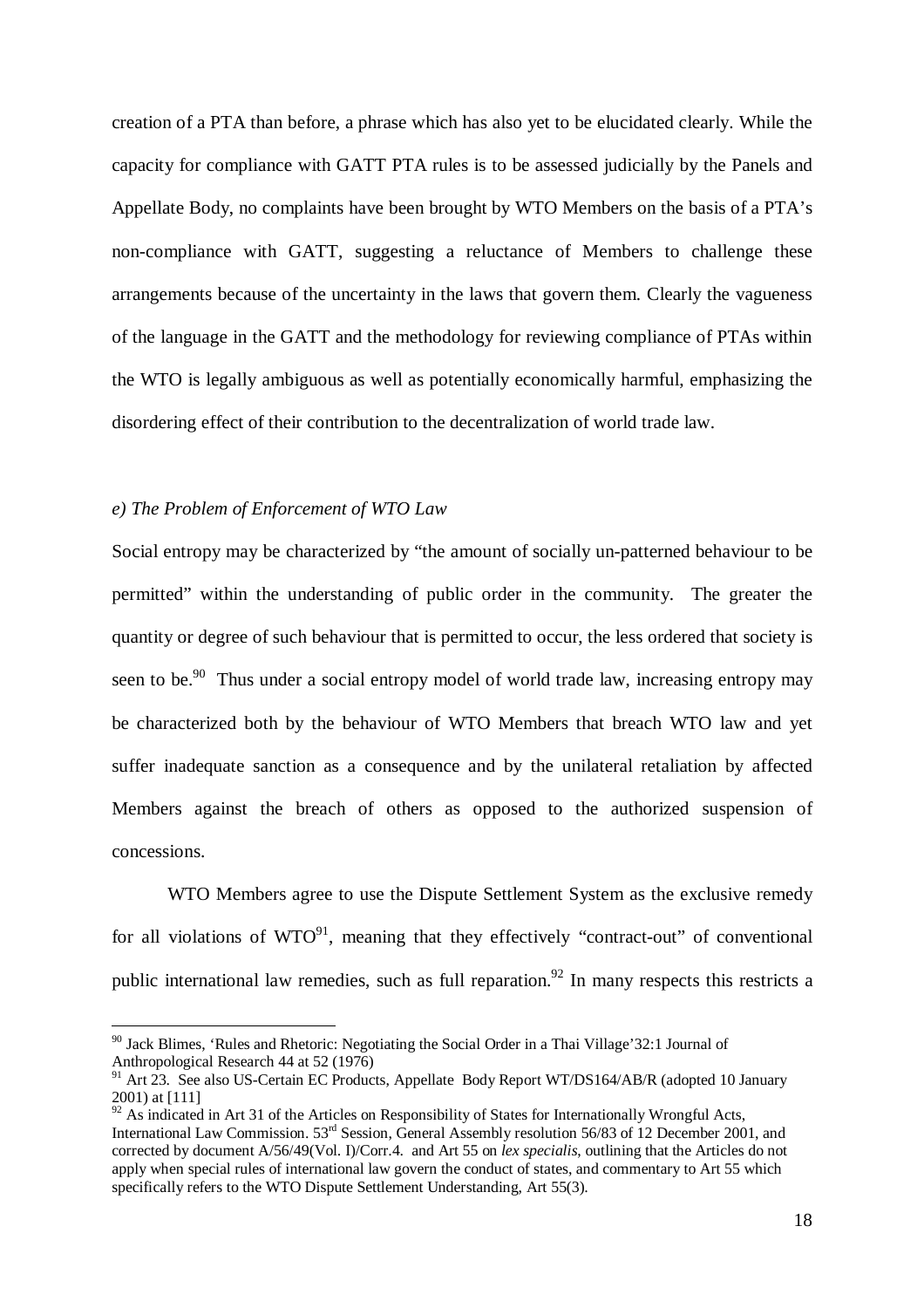Member's capacity to achieve full redress for wrongs that it has suffered as a result of a WTO treaty breach by another state, as noted above in relation to the lack of monetary damages. This is therefore a significant concession required as a consequence of membership in the WTO community. Under the WTO Dispute Settlement Understanding, if a Member fails to comply with a final ruling in a dispute, the winning party may retaliate by suspending trade concessions that it owes the offending member. $93$  This retaliation can continue until the offending member implements the Panel or Appellate Body report as adopted by the WTO Dispute Settlement Body by bringing its laws into conformity with its WTO obligations, after a reasonable period of time for compliance. Yet some commentators have argued that the retaliation remedy is too weak and unpredictable to be effective, particularly in asymmetric disputes between large and small economies. If an economically weak country suspends concessions against another country, it may simply harm its own economy, most notably its consumers, by restricting key imports. Suspending trade concessions also hurts innocent firms that find their products subject to higher tariffs.<sup>94</sup> Clearly retaliation may also reinforce income disparities between large and small countries and in that sense it exacerbates inequality within the world trading system.

Retaliation is itself a form of trade protectionism in that it constitutes derogation from negotiated trade commitments. Such "vigilante justice" is particularly noted in the context of anti-dumping duties and countervailing duties in response to subsidization. One study has shown that WTO Members that have the capacity to initiate meaningful (harmful) retaliation against a Member that is in breach of WTO anti-dumping or subsidies rules will tend to do so instead of pursuing a multilateral remedy through the WTO Dispute Settlement Body. This is because a unilateral retaliation tends to achieve greater results in terms of economic benefits

<sup>&</sup>lt;sup>93</sup> Art 22

<sup>&</sup>lt;sup>94</sup> E.g. Mark Movesian, "Enforcement of WTO Rulings: An Interest Group Analysis" 32 Hofstra Law Review 1 (2003). This issue was considered by the Arbitrators in EC-Bananas III (Ecuador) WT/DS27/ARB/ECU (24 March 2000)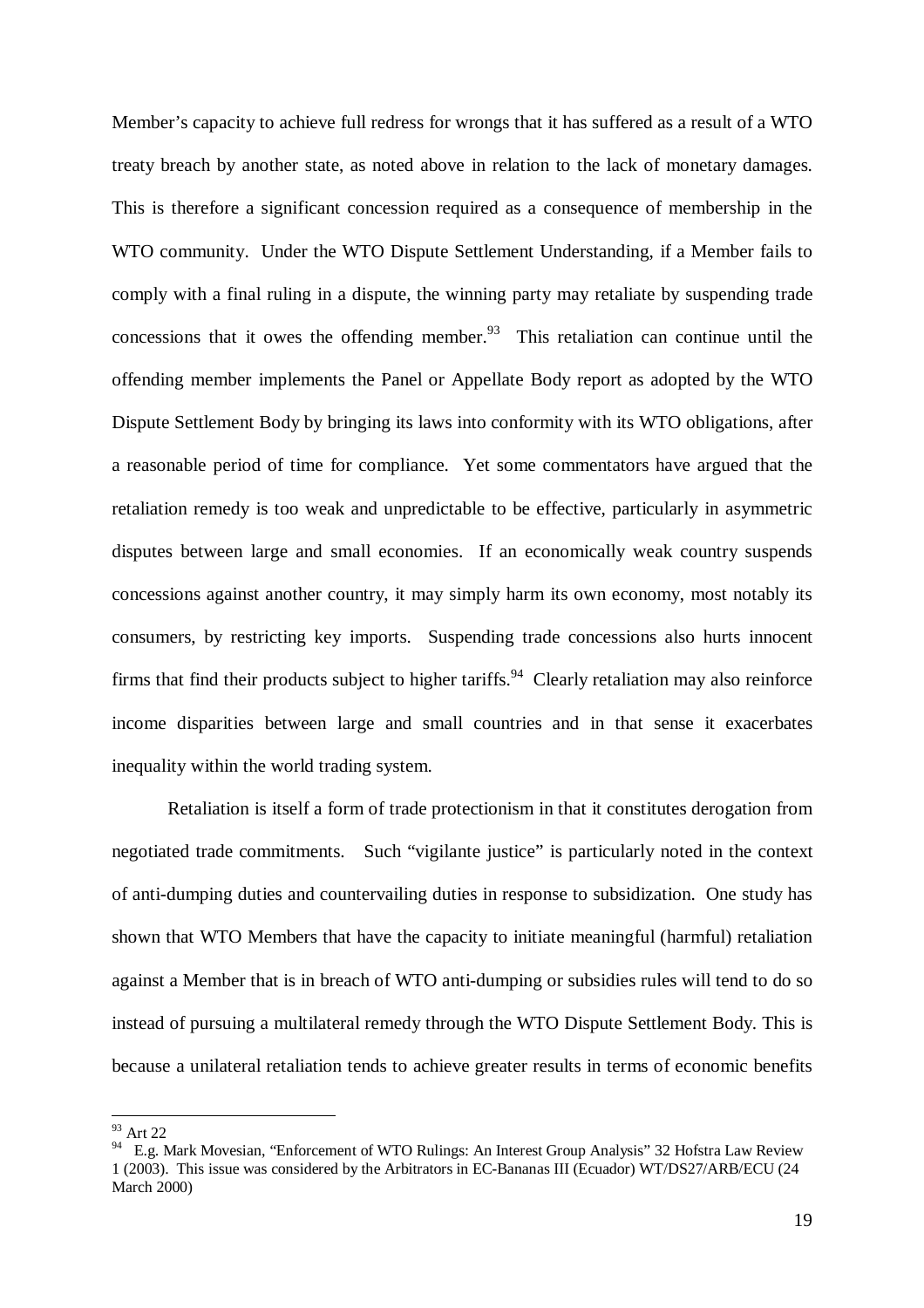to the injured country at lesser expense.<sup>95</sup> Likewise, the observance of self-defence training and the purchase of weapons as an alternative to law enforcement through police departments is considered to be symptomatic of social entropy.<sup>96</sup> Citizens must seek their own remedies where the state fails to provide this for them.

Even in instances where the multilateral dispute settlement system is used by Members, the record of compliance with WTO dispute settlement body recommendations is far from perfect, with a third of disputes resulting in non-compliance to some degree.<sup>97</sup> Imperfect compliance may be inescapable given the different competing and highly politically fluid interests of all WTO Members.<sup>98</sup> It may also be the consequence of the world trading system lacking a meaningful enforcement mechanism other than reputational sanction and ineffectual countermeasures. While the value of reputation-based compliance is viewed by some as significant, it is difficult to empirically assess the extent to which reputational sanction motivates Members to comply with WTO rulings.<sup>99</sup> Clearly noncompliance conveys a lack of respect for the rules of the WTO, an indication of disorder within the world trading system.

#### *f) Lack of Institutional Focus or "Mission Creep"*

 $\overline{a}$ 

Sociologists have argued that an economy that is not based primarily upon market exchanges but is instead characterized by redundant institutional or bureaucratic elements is indicative

<sup>&</sup>lt;sup>95</sup> Chad Brown, "Trade Remedies and World Trade Organization Dispute Settlement: Why Are So Few Challenged?" 34:2 Journal of Legal Studies (Chicago) (2005)

<sup>&</sup>lt;sup>96</sup> Bailey Kuklin, 'On the Knowing Inclusion of Unenforceable Contract and Lease Terms' 56 University of Cincinnati Law Review 845 fn 79

<sup>&</sup>lt;sup>97</sup> Gary Horlick and Judith Coleman, "A Comment on Compliance with WTO Dispute Settlement Decisions" in WTO Governance, Dispute Settlement and Developing Countries (PUBLISHING COMPANY, 2008), finding rates of 67% for full compliance, 24% for partial compliance and 9% for total non-compliance) at 771 <sup>98</sup> Juscelino Corales, "The Limits of WTO Adjudication: Is Compliance the Problem?" 14:2 Journal of International Economic Law 403 at 431 (2011)

 $99$  Matthew Turk, "Why Does the Complainant Always Win at the WTO? A Reputation-Based Theory of Litigation at the World Trade Organization" 31 Northwestern Journal of Law and Business 385 (2011) and Andrew Guzman, How International Law Works: A Rational Choice Theory (Oxford University Press, 2008) at 71-117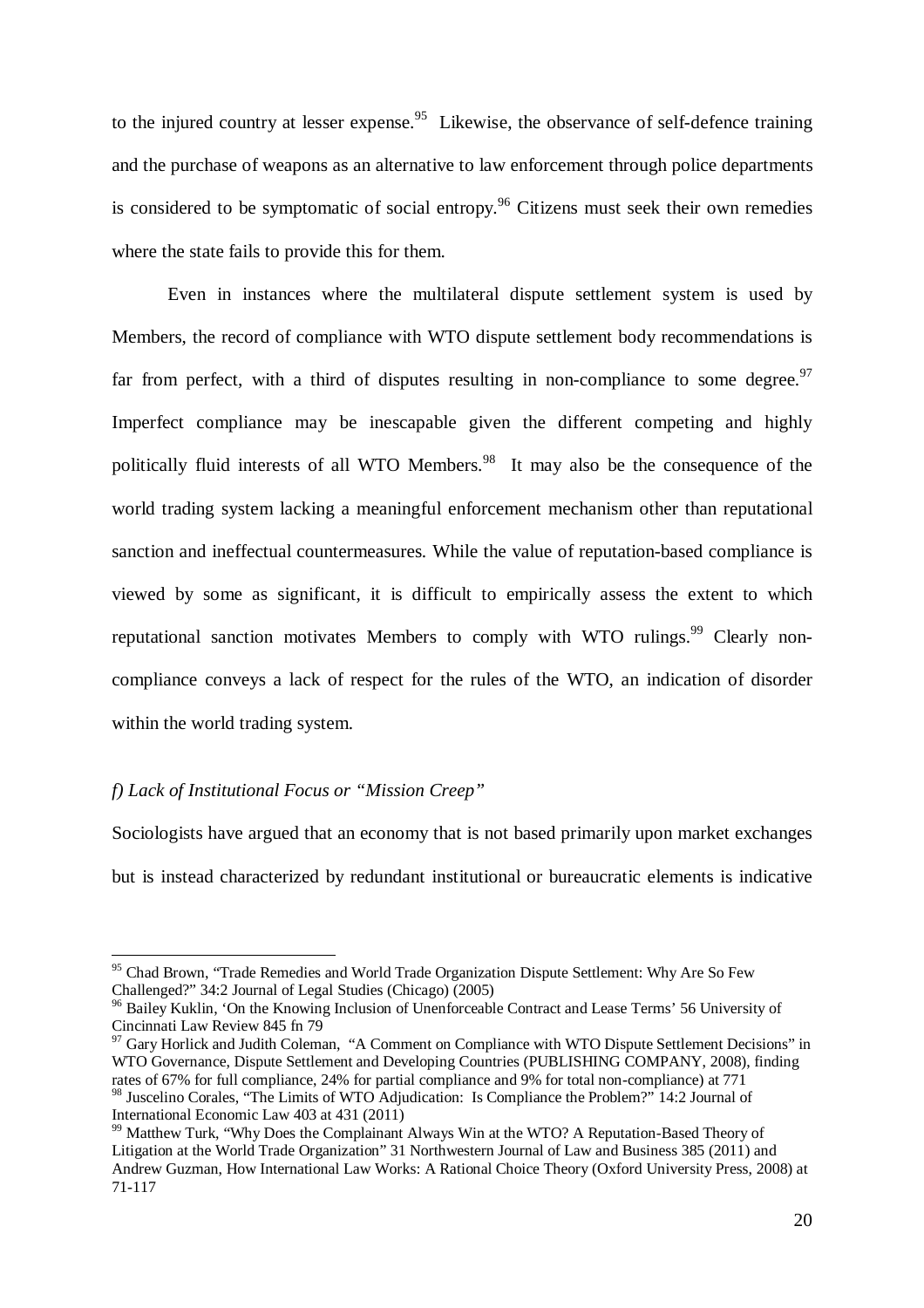of growing social entropy.<sup>100</sup> Given that Organizations are critical for the channelling of sustaining energy within a social system (recall the O in the six functions of a social system), this view of entropy appears to contemplate administrative structures that have become overlarge relative to their purpose as facilitators of energy-producing economic activity through the promulgation of laws (such those relating to property or contractual rights). Sociologists further claim that change within an institution often requires an attendant increase in social entropy.<sup>101</sup> Thus as a given institution adapts to fit a new economic or social environment, perhaps by expanding to take on new tasks as a consequence of population growth or technological progress, the process of adaptation itself is unsettling to the social system.

Applying this model to the world trading system, social entropy in the form of an observed increase in global trade protectionism<sup>102</sup> may be in part the result of WTO's lack of focus on its primary mandate to minimize barriers to market exchanges. Obfuscation of institutional purpose at the WTO has occurred because WTO Members continue to add new issues and table proposals in relation to investment, competition and government procurement, with numerous working groups established to consider and debate the further extension of the WTO's ambit. $103$  Some commentators urge that even extending the original GATT to cover spheres of activity such as intellectual property, health protection, and services was inappropriate given the language and context of trade bargaining that had begun under the GATT. They claim that this enlargement resulted in the marginalization of other the international organizations that had direct responsibility over the issues in question, such

<sup>&</sup>lt;sup>100</sup> Sergio Conti, 'The Network Perspective in Industrial Geography: Towards a Model' 75:3 Geografiska Annaler 115 at 116 (1993)

<sup>&</sup>lt;sup>101</sup> Elisabeth S Clemens and James M Cook, 'Politics and Institutionalism: Explaining Durability and Change' 25 Annual Review of Sociology 441 at 448 (1999)

<sup>&</sup>lt;sup>102</sup> Pascal Lamy, Speech to the Thai Chamber of Commerce, Bangkok, 30 May 2012 <http://www.wto.org/english/news\_e/sppl\_e/sppl232\_e.htm> (last accessed November 2012). See also European Commission Directorate-General For Trade, Ninth Report on Potentially Trade Restrictive Measures, September 2011 – May 2012, The European Commission, 6 June 2012

<sup>&</sup>lt;http://trade.ec.europa.eu/doclib/docs/2012/june/tradoc\_149526.pdf> (last accessed November 2012). The rise in trade protectionism is also linked to the global financial crisis.

<sup>&</sup>lt;sup>103</sup> E.g. the Working Group on Trade, Debt and Finance, the Working Group on Transfer of Technology, The WTO Committee on Trade and the Environment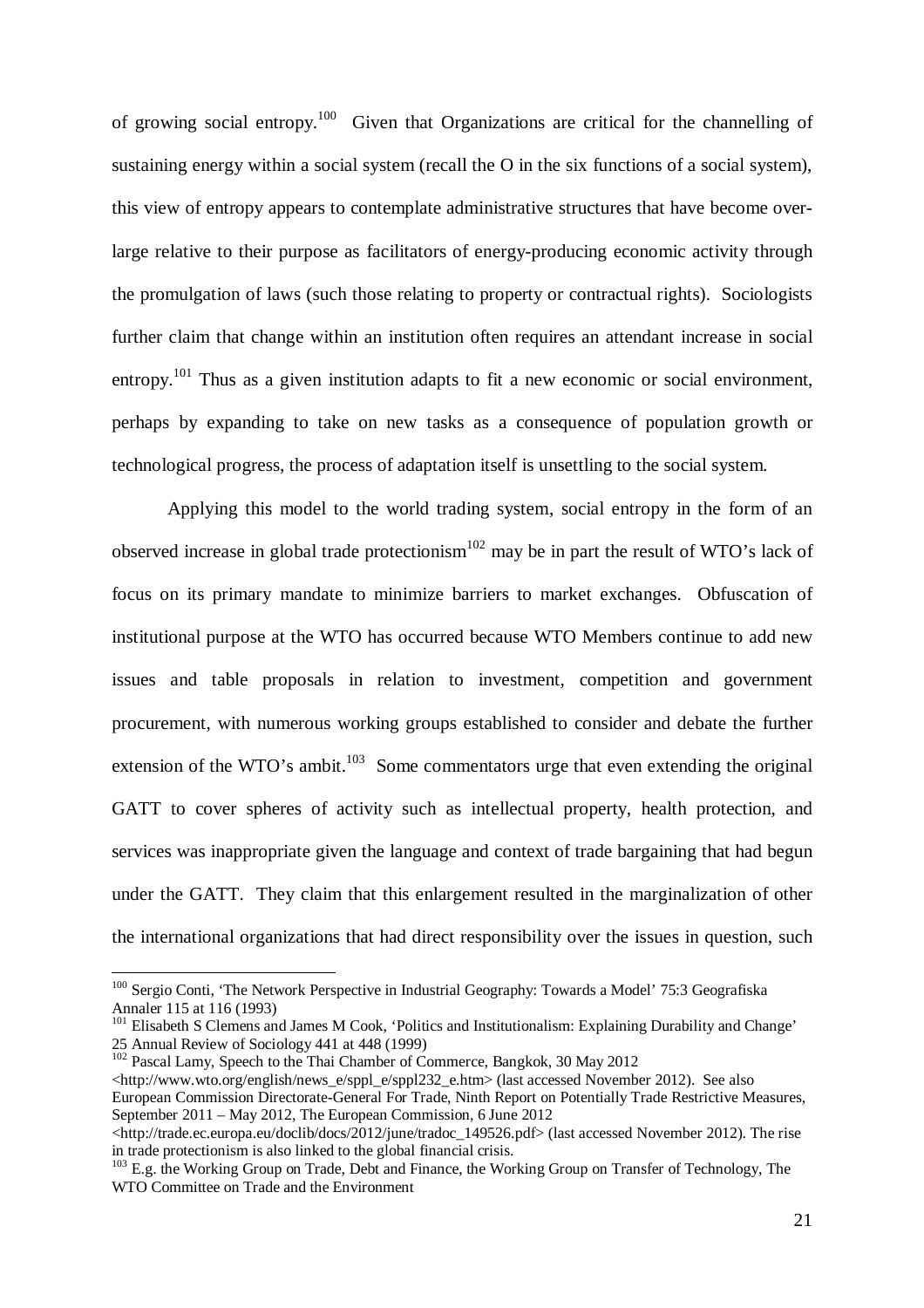as the World Intellectual Property Organization, as well as specific services industry regulators, like the International Telecommunications Union.<sup>104</sup> In this regard, the WTO's attempt to liberalize trade in services through the GATS is a questionable extension of its initial mandate contained in the GATT to liberalize trade in goods. Indeed the regulation of trade in services has been problematic from the standpoint of national autonomy because the barriers to trade in services are not border measures such as tariffs or quotas, but internal domestic regulations often associated with maintaining complete delivery and level of quality in various specific sectors. Negotiations for greater liberalization under the GATS, often involving many layers of government are very resource and time intensive and to date have done little more than capture the status-quo. $105$ 

Cooperation between the WTO and other international organizations critical to the delivery of its primary function of liberalizing trade has been slow to develop. Among the most obvious most obvious failures in this regard is the ongoing dilemma of competitive currency devaluation, as generally prohibited by the International Monetary Fund (IMF). The WTO's inadequate response to strategic currency devaluation has rendered its achievements in the sphere of trade liberalization in many ways illusory. Although the IMF's currency devaluation rules are reinforced by provisions in the  $GATT^{109}$ , the WTO has failed to treat these as anti-trade manoeuvres capable of sanction by the Panels and Appellate Body. Rather, the WTO has constrained individual countries' capacity to respond to currency appreciation directly by providing relief through harmful protectionist measures such as quotas and tariffs. This failing of the WTO is particularly acute because the WTO is a more suitable forum for the enforcement of currency manipulation than the IMF, which lacks a

<sup>&</sup>lt;sup>104</sup> Sol Picciotto, Regulating Global Corporate Capitalism (Cambridge University Press, 2011) at 313

<sup>&</sup>lt;sup>105</sup> Panagiotis Delimatsis, International Trade In Services and Domestic Regulations (Oxford University Press, 2007) at 287

<sup>&</sup>lt;sup>109</sup> GATT Art XV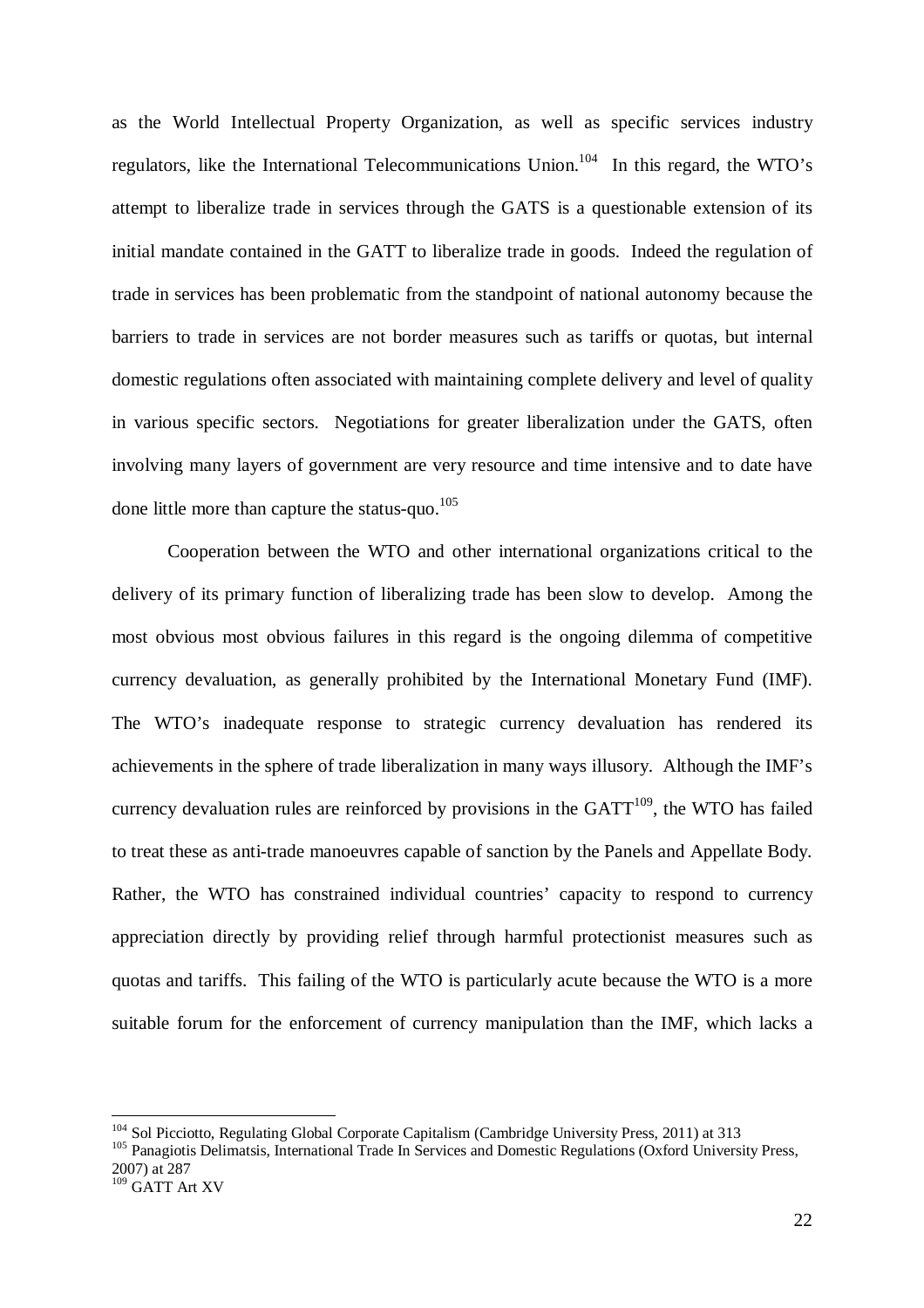judicial mechanism for the resolution of disputes between member countries.<sup>110</sup> WTO Members' need to respond to competitive currency devaluation has led to greater filing of claims through WTO dispute settlement on the basis of other breaches of WTO law during periods of currency appreciation because there is no other tool, at the WTO or elsewhere, available to countries that have been injured by competitive currency policy of their trading partners.<sup>111</sup> The result is confusing, unpredictable and ineffective and undermines the WTO's capacity to fulfil its mandate of the efficient functioning of the world trading system.

A plausible explanation for the WTO's shortcomings in its institutional focus might be its lack of sufficient resources. The WTO could be viewed as insufficiently institutionally robust as an organization, rather than overly so, as traditionally social entropy analysis would suggest of an organization within a social system.<sup>112</sup> Despite its evident mission creep noted above, the WTO is comparatively under-resourced as an international organization given its importance in the global economy. The WTO's annual budget in 2012 was just over 196 million Swiss Francs (USD 208 million) compared to almost USD 1 billion for the IMF and almost USD 2 billion for the World Bank. This deficiency is perhaps the most directly analogous feature of the WTO to the theory social entropy. Without sufficient funding the role of the WTO in delivering Information and maintaining Organization cannot be adequately performed and there will consequently be insufficient "energy" for the social system to resist disorder.

#### 3. AN ALTERNATIVE MODEL OF SOCIAL ENTROPY AND THE WTO

<sup>110</sup> Gregory Hudson, Pedro Bento de Faria and Tobias Peyerl, "The Legality of Exchange Rate Underevaluation Under WTO Law" Geneva Centre for Trade and Economic Integration, CTEI Working Paper, CTEI-2011-07, at 13 <http://graduateinstitute.ch/webdav/site/ctei/shared/CTEI/working\_papers/CTEI-2011-07.pdf>

<sup>&</sup>lt;sup>111</sup> Mark S Copelovitch and Jon C Pevelhouse, "Currency Wars By Any Other Means? Exchange Rates and GATT/WTO Dispute Initiation" <https://ncgg.princeton.edu/IPES/2010/papers/F220\_paper3.pdf>

<sup>&</sup>lt;sup>112</sup> Sergio Conti, 'The Network Perspective in Industrial Geography: Towards a Model' 75:3 Geografiska Annaler 115 at 116 (1993)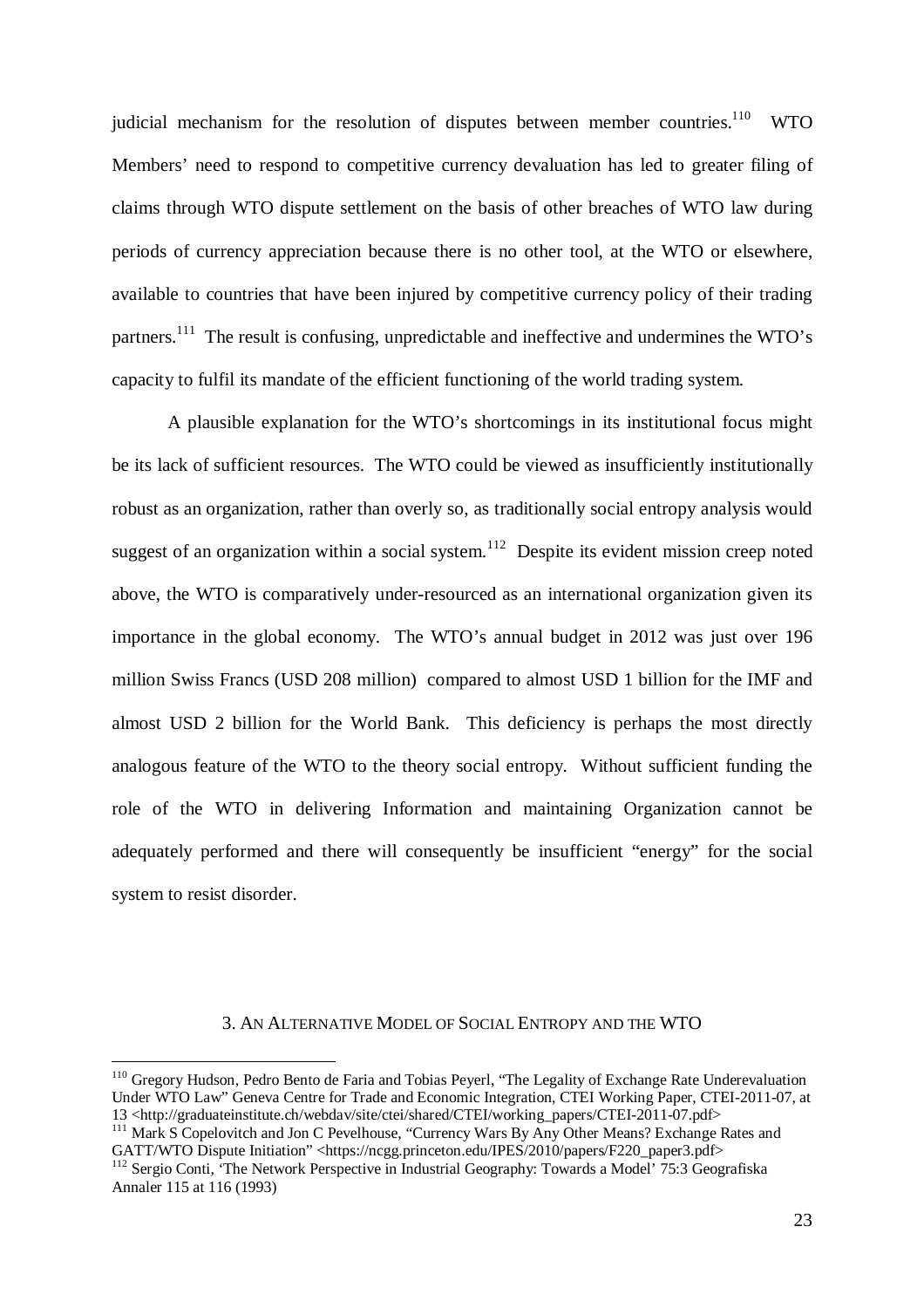Entropy should not be viewed as necessarily destructive to an organization or society. Indeed commentators have argued that an ideal society should have a "systemic randomness."<sup>113</sup> Such a dis-ordering of society was anticipated, and not without a degree of hopeful promise, by sociologists even before the internet age as a consequence of the erosion of social ties, heightened personal mobility and advanced modes of communication leading to the effective elimination of space.<sup>114</sup> In many ways this type of society is associated with globalization and the increasing inter-relatedness of people, countries and organizations. Thus, rather than castigating the WTO for its failures the WTO could be praised for its contribution to entropy in its elimination of the regulations that undermined economically efficient global trade flows. In a social entropy model protectionist trade policies, such as those associated with the period before the implementation of the GATT, could be viewed as high-energy inputs into the world trading system that ordered trade relation along the lines of a mercantilist, isolationist economic policy in a manner that was ultimately damaging. In this model entropy is positive because it represents a break down in trade barriers, leading to the comparative chaos of "free" trade. The underlying order in this model therefore becomes the comparative advantage of the state which supplies the traded commodity.

The evidence of this disordering effect of the WTO may be seen in the degree of openness of WTO Members to international trade as a consequence of the elimination of superfluous or ineffective legal or bureaucratic impediments. The OECD FDI Regulatory Restrictiveness Index which measures legal barriers to foreign direct investment ('FDI') reveals that there has been a gradual reduction in trade law restrictiveness worldwide over

<sup>&</sup>lt;sup>113</sup> Brendan O'Leary, 'On the Nature of Nationalism: An Appraisal of Ernest Geller's Writings On Nationalism' 27:2 British Journal of Political Science 191 at 202 (1997)

<sup>&</sup>lt;sup>114</sup> Wilbur Zelinsky, 'Selfward Bound? Personal Preference Patterns and the Changing Map of American Society' 50:2 Economic Geography 144 at 145 (1975)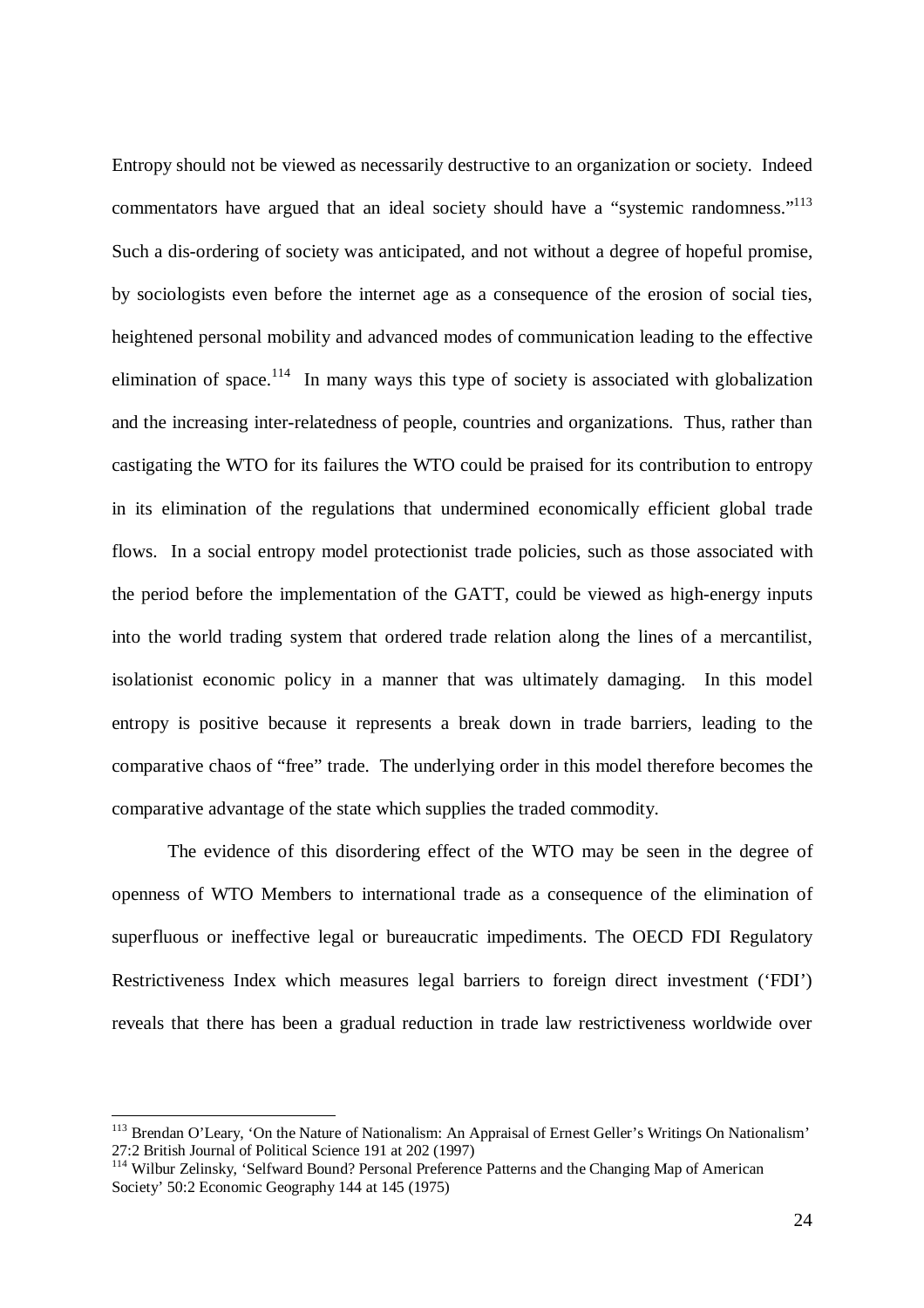time.<sup>115</sup> While the Index does not explicitly acknowledge the contribution of the WTO, which of course has the primary mandate of liberalizing trade not investment, it is not difficult to infer the correlation between the WTO's emphasis on transparency and nondiscrimination and the increase in flow of foreign investment, especially in countries such as China and Russia, which joined the WTO in 2001 and 2012 respectively. Likewise, the International Chamber of Commerce's Open Markets Index considers the lack of domestic protectionist trade policies in establishing a metric for each country's capacity to encourage international trade.<sup>116</sup> The World Justice Project's Rule of Law Index, which considers the extent to which each country in the world is free from corruption as well transparent and effective in the promulgation and enforcement of its laws in business as well as other spheres<sup>117</sup>, similarly owes some of the observed progress to the emphasis on rules-based governance associated with WTO Membership. The World Bank's Doing Business Report, which outlines the impact of domestic laws of countries around the world positively or negatively on commercial activities, including the extent to which the legal environment is un-necessarily complicated, has demonstrated a number of positive reforms in this area, especially in low income countries.<sup>118</sup> The WTO is not credited directly for such advances in the Doing Business Report however the need for WTO Member states to maintain open, predictable regulatory environments that are conducive to foreign trade as well as investment embodies many of the key provisions in the GATT and the GATS among other agreements. Lastly, the Global Competitiveness Report evaluates the economic productivity of individual

<sup>115</sup> International Investment Perspectives 2007: Freedom of Investment in a Changing World: OECD's FDI Regulatory Restrictiveness Index: Revision and Extension to More Economies and Sectors, OECD, 20007, Chapter 6 at 136

<sup>&</sup>lt;sup>116</sup> ICC Open Markets Index, 2012, International Chamber of Commerce, November 2012,

<sup>&</sup>lt;http://www.iccrf.org/sites/default/files/docs/2011/12/OpenMarketsIndex\_FINAL102711.pdf>. Note that the Market Openness Index even considers WTO-consistent anti-dumping and safeguard measures as indicative of an anti-trade policy: at 12

<sup>&</sup>lt;sup>117</sup> World Justice Report, Rule of Law Index, 2011

<sup>&</sup>lt;http://worldjusticeproject.org/sites/default/files/wjproli2011\_0.pdf>

 $^{118}$  Doing Business Report 2012, World Bank, at 1,

<sup>&</sup>lt;http://www.doingbusiness.org/~/media/GIAWB/Doing%20Business/Documents/Annual-Reports/English/DB12-FullReport.pdf>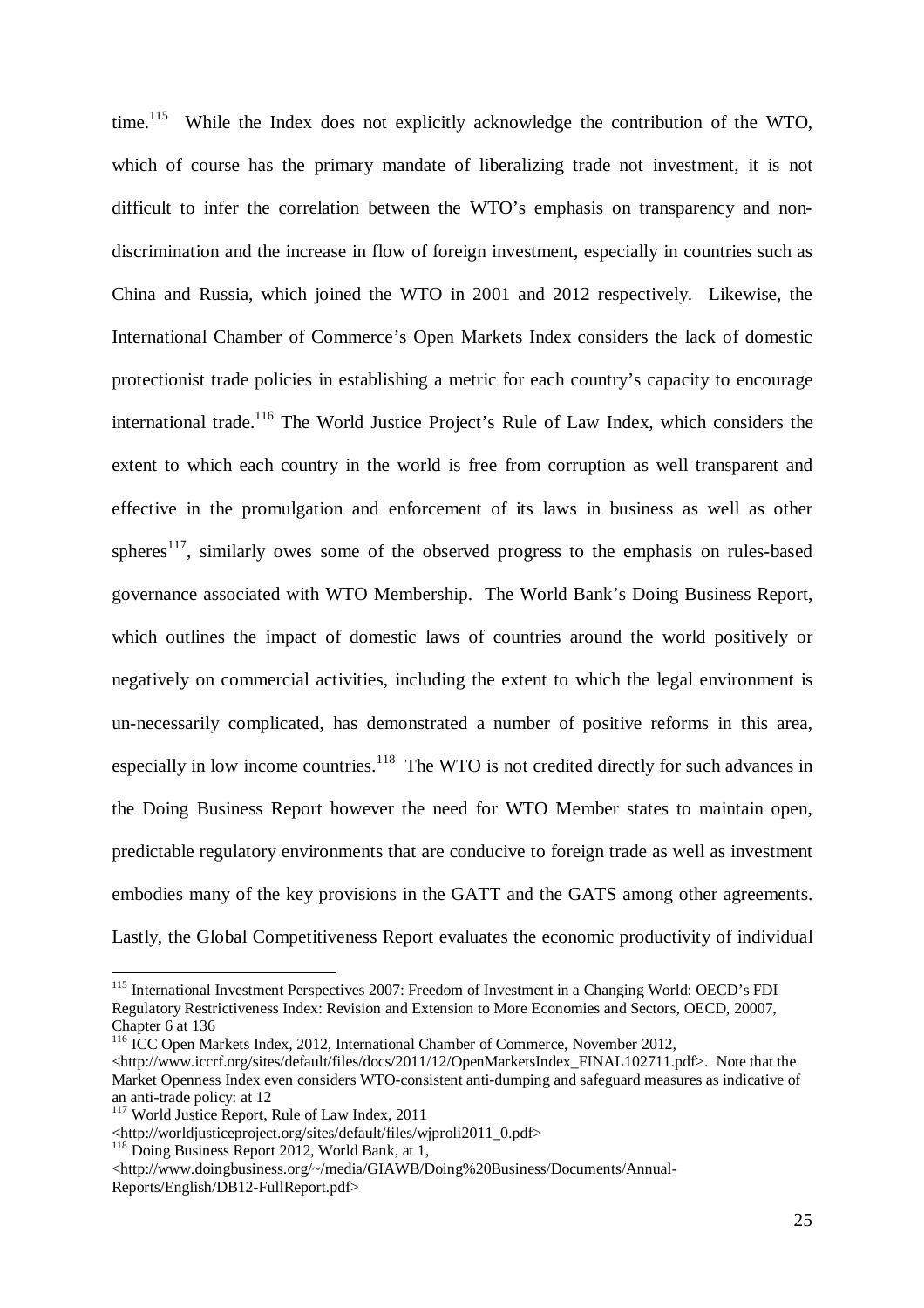countries based on various factors including the absence of over-regulation and red-tape<sup>119</sup>, characteristics that can be attributed to the WTO's approach to streamlining domestic regulations that impact upon international trade. The WTO has undoubtedly been instrumental in reducing the number and complexity of domestic laws that affect international trade and in so doing assisting Member countries in improving their rankings in the above indicia.

Although in the absence of the WTO's multilateral rules protectionist trade laws are detrimental to international trade flows and ultimately socially destructive in their raising of living costs and lowering of incomes worldwide, these laws could equally be seen as bulwarks against the comparative entropy of free trade. Under this model, a global system of liberalized trade in which comparative advantage resulting variously from skills, population or resource endowments dictates the patterns of production and exchange of traded commodities could be viewed as disordered because it is not predicated upon governmentimposed barriers. In the absence of protectionism, trading patterns are not strictly speaking random, as social entropy would conventionally demand, yet they are natural in the sense that they are not dependent upon energy in the form of laws.<sup>121</sup> If de-regulation, or more precisely liberalization, is lawlessness, the ensuing economic relations may not be truly disordered or arbitrary but rather rooted in market-oriented exchanges. In this particular social entropy model of the world trading system the WTO serves a critical function, that of what might be described metaphorically as the chaos machine, because it facilitates the regulatory "disorder" necessary for the natural state of the world trade system to assert itself. To the extent that this results in rising living standards and real income this actualization of social entropy theory should be celebrated.

<sup>&</sup>lt;sup>119</sup> The Global Competitiveness Report 2012-2013, World Economic Forum, 2012, at 4

<sup>&</sup>lt;http://www3.weforum.org/docs/WEF\_GlobalCompetitivenessReport\_2012-13.pdf>

<sup>&</sup>lt;sup>121</sup> Although comparative advantage arguably depends on other traditional forms of energy such as fossilized fuels.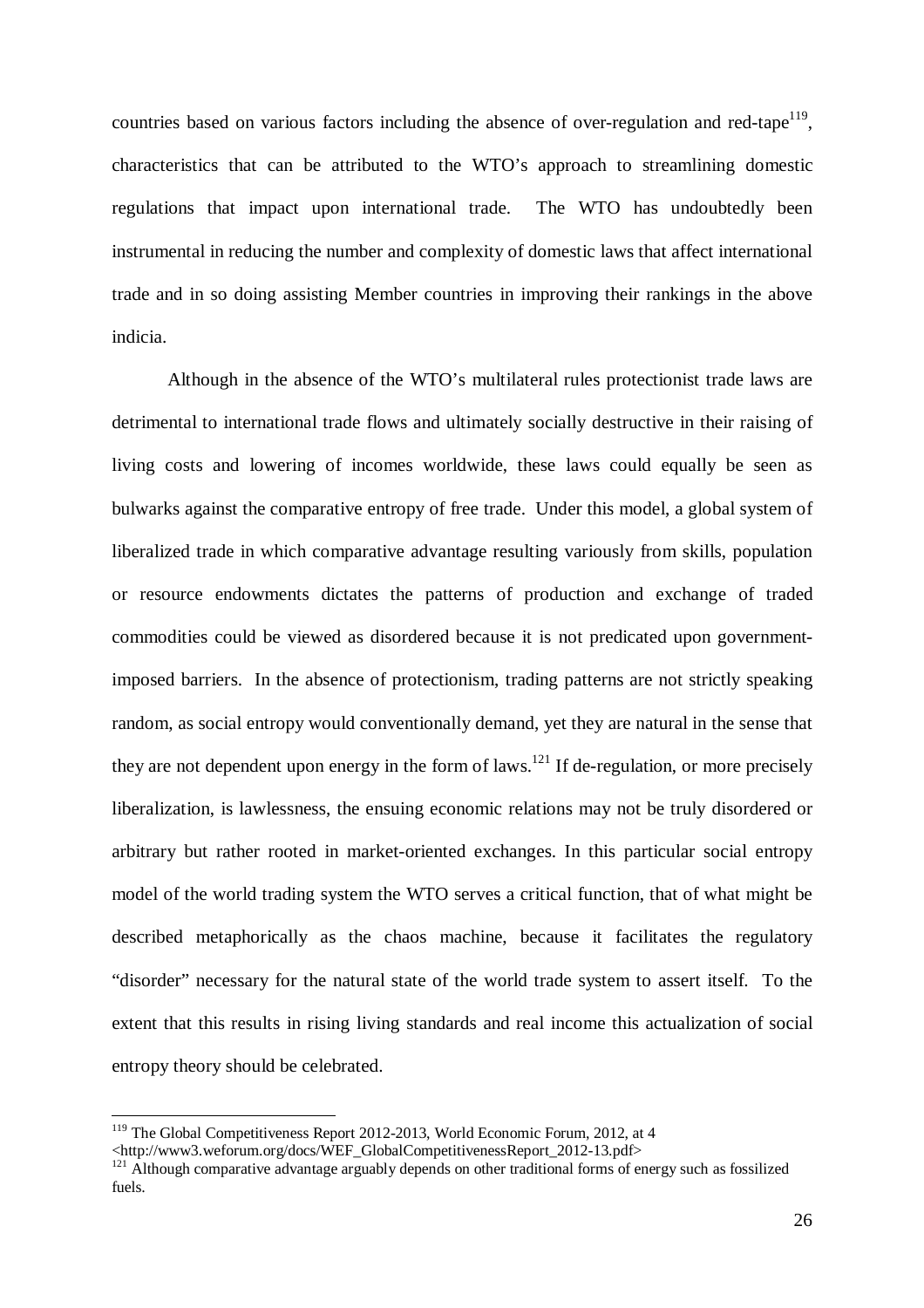#### 4. CONCLUSION

This article has proposed world trade law as a model of social entropy in which the substantive legal and institutional features of the WTO are depicted as failing to ensure the expansion of international trade against the disorder of damaging trade protectionism. This article has supported this claim by postulating a movement towards entropy in international trade premised on various indicia of disorder in the world trading system: economic inequality instead of equality; legal uncertainty instead of legal certainty; bilateralism instead of multilateralism; unilateral retaliation instead of multilateral sanction; and unfocused institutional purpose instead of a clear trade-oriented mandate.

The social entropy model of the world trading system discussed here has not predicted specific future outcomes with respect to levels of global trade or economic growth. The original theory of social entropy did not attempt to offer predictions directly, in large part because it was removed from practical application.<sup>123</sup> Indeed one of the chief criticisms of social entropy as an abstract theory is its failure to accommodate actual sociological phenomena,  $124$  a weakness that this article has attempted to resolve in part through the application to an actual social system. Following the premise that the WTO can be characterized as an agent of entropy, a generalized prediction is therefore that the world trading system is heading towards a state of greater disorder in the trading relationship between states. This may be marked by an increase in protectionism as well as a growth in economic inequality and a decline of world trade. If the WTO is able to fulfil its central role in liberalizing trade, an alternative view of entropy may ensue, one in which trading relations

<sup>123</sup> A feature which led to criticism by sociologists: e.g. Avery Guest, 'Book Review: *Sociology and the New Systems Theory* by Kenneth Bailey' 24:1 Contemporary Sociology 138 at 139 (1995)

<sup>&</sup>lt;sup>124</sup> E.g. Thomas Meyer, 'Book Review: *Social Entropy Theory* by Kenneth Bailey' 96:6 American Journal of Sociology 1545 at 1546 (1991), Avery Guest, 'Book Review: *Sociology and the New Systems Theory* by Kenneth Bailey' 24:1 Contemporary Sociology 138 at 139 (1995)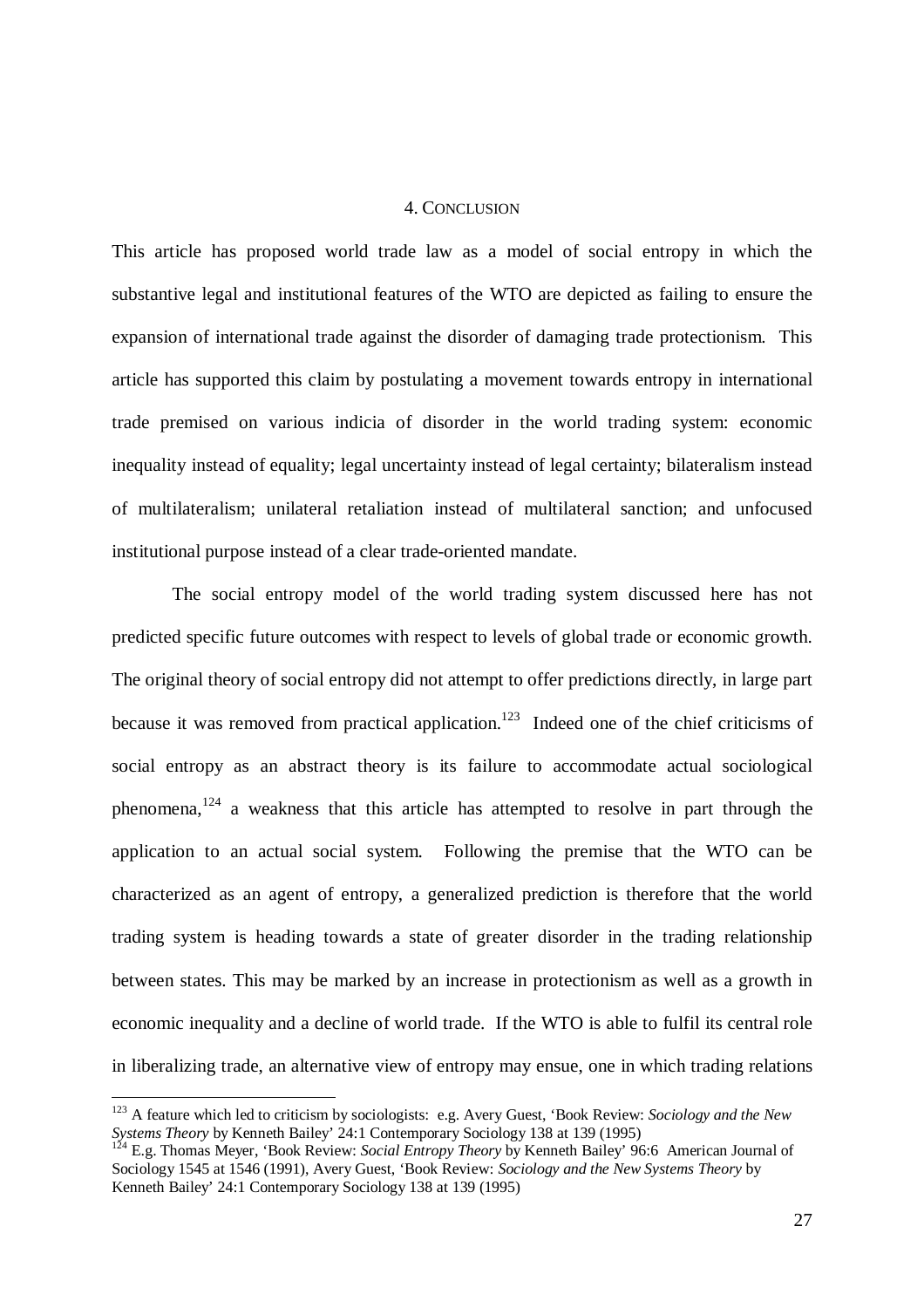are "free" in as much as they are not based upon rigid trade barriers, and in which the only guard against total randomness (the only stable condition of any system) in trading relations is comparative advantage, supplemented by efforts to assist in the more equal distribution of wealth.

Social entropy has been defined as a problem that has defied the best efforts of organizational control, meaning ways by which governmental organizations are kept efficient and effective in highly complex environments.<sup>131</sup> The rule of law may be conceptualized as a defence against social entropy in that it restrains the degradation of social order that is predicated upon the arbitrary exercise of power. Thus the WTO, as an instrument of the rule of law in world trade helps suppress the drift towards disorder in international economic relations. If the deficiencies in the energy-inputting function of the WTO outlined in this article are responsible for the degradation towards entropy, then improvements in the WTO's delivery of its "energy" are essential to maintain order in the world trading system. This article has suggested that the WTO must assert its position as the global authority for the regulation of international trade. It must do so by adopting a trade-specific approach to this role with clearer rules, an understanding of the need to distribute wealth more evenly, and to offer more effective enforcement.

More generally, as a trans-disciplinary study this article has validated the theory of social entropy by proposing a verifiable model of a social system that has demonstrated signs of predicted decay as a consequence of its own internal insufficiencies. This article has accordingly established that social entropy theory offers a useful lens through which to assess the functionality of the "system" of world trade and the WTO in particular. Social entropy theory proposes at an admittedly high level of generality in this particular discussion, that effective legal and institutional architecture is critical to the prevention of degradation

<sup>&</sup>lt;sup>131</sup> Louise K Comfort, 'Integrating Organizational Action in Emergency Management: Strategies for Change' 45 Public Administration Review 155 at 157 (1985)